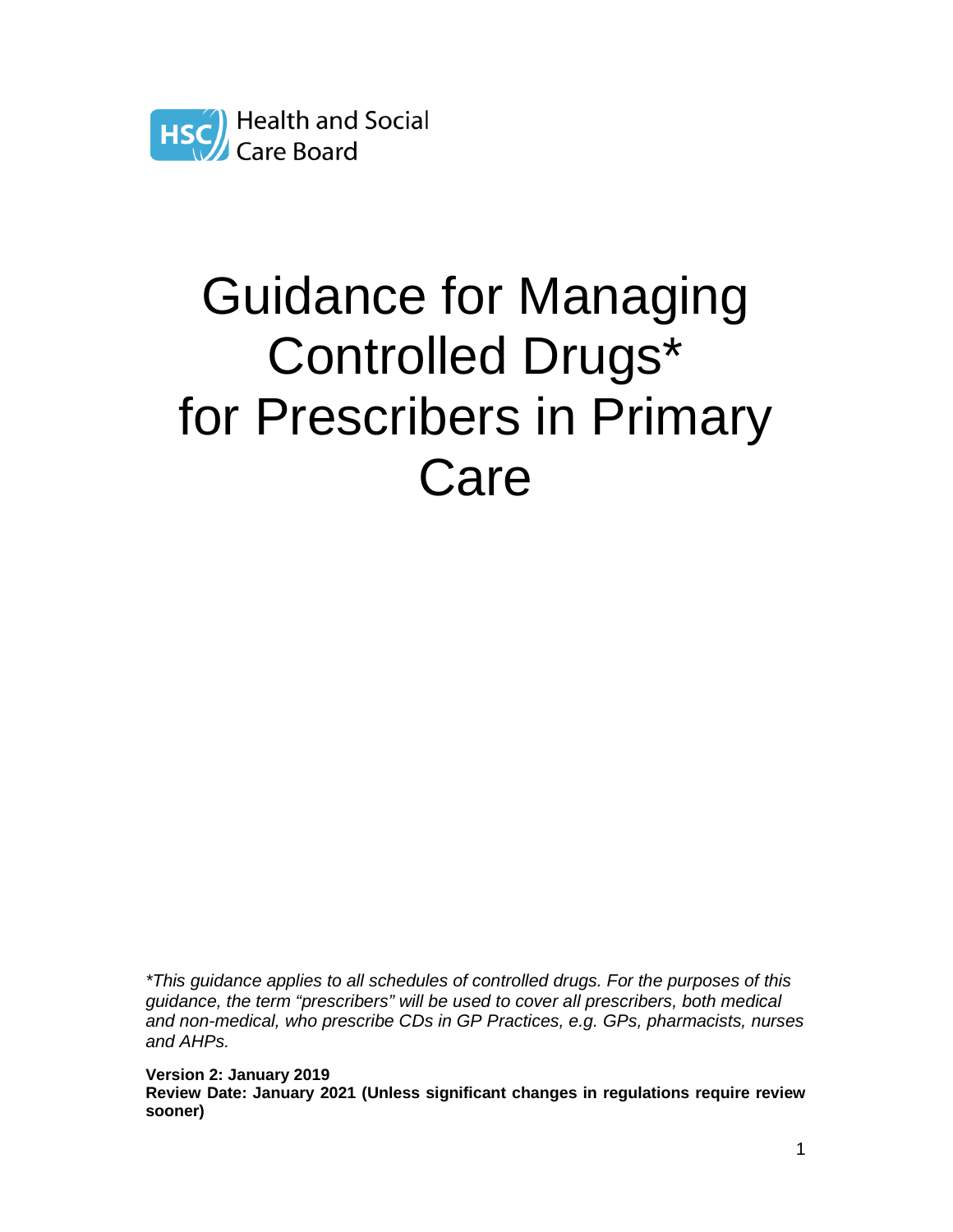#### **Prepared by Health and Social Care Board (HSCB) Pharmacy Advisers Reviewed by Department of Health, Medicines Regulatory Group Approved by HSCB Accountable officer Introduction**

As a result of the Shipman Review, the governance of controlled drugs was reviewed and additional pieces of legislation enacted to provide greater assurance in the management of controlled drugs. The Controlled Drugs (Supervision of Management and Use) Regulations (Northern Ireland) 2009 came into operation in October 2009. Amendments were made to these regulations in July 2015.

## **GP Practice Responsibilities**

These regulations require that appropriate arrangements are in place for securing the safe management and use of controlled drugs. This applies to ALL controlled drugs, and not just schedules 2 and 3. A robust system and audit trail should therefore be in place for all stages in the handling of Controlled Drugs (CDs) in primary care and all family practitioners that use controlled drugs as part of their practice must have in place adequate and up to date standard operating procedures. The Regulations specify that the standard operating procedures shall, in particular, cover the following matters—

(a) Who has access to the controlled drugs;

(b) Where the controlled drugs are stored;

(c) Security in relation to the storage and transportation of controlled drugs as required by misuse of drugs legislation;

(d) Disposal and destruction of controlled drugs;

- (e) Who is to be alerted if complications arise; and
- (f) Record keeping, including—

(i) Maintaining relevant controlled drugs registers under misuse of drugs legislation, and

(ii) Maintaining a record of the controlled drugs specified in Schedule 2 to the Misuse of Drugs Regulations (Northern Ireland) 2002(a) (specified controlled drugs to which certain provisions of the Regulations apply) that have been returned by patients.

(g) Best practice relating to the:

- (i) Prescribing, supply and administration of CDs and
- (ii) Clinical monitoring of patients who have been prescribed CDs

**This document provides guidance to GP practices on the processes they should consider when developing and reviewing their standard operating procedure (SOP).** 

- **One SOP should be developed for each practice/organisation. All prescribers should be trained on this SOP and sign to confirm they understand the content.**
- **The CD SOP should be a 'working document' within the practice. It is recommended that the SOP should be reviewed and updated at least every two years, or sooner as required e.g. following an adverse incident or new guidance**
- **A suggested sign-off sheet is included in Appendix 1.**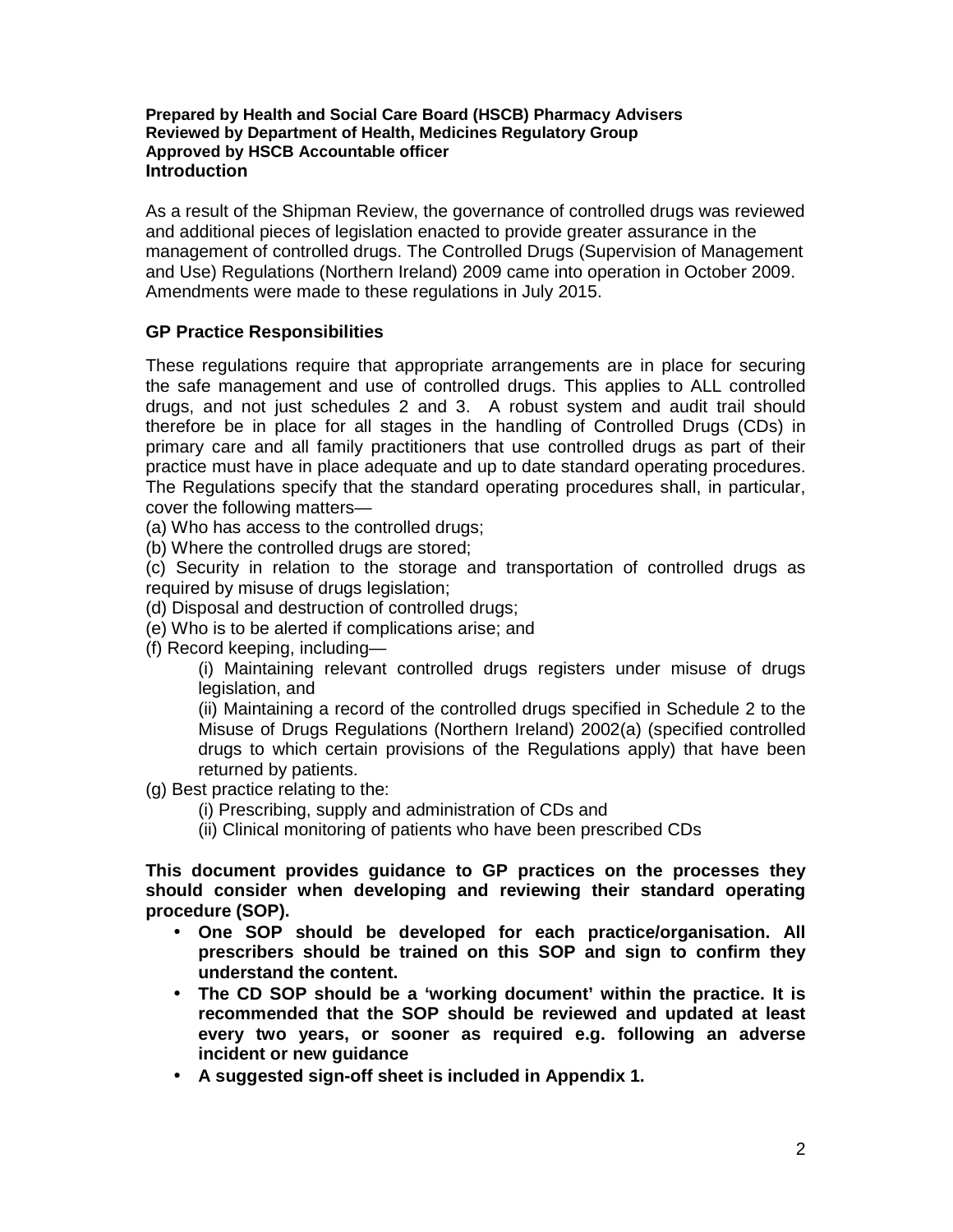#### • **It is the responsibility of the practice/organisation to ensure that all practice staff, including locums are made aware of the practice's SOP.**

**Please note:** Every effort has been made to ensure that the information provided in this document is accurate and up-to-date. However, the legal and regulatory framework governing CDs may change and readers should always check that they are referring to the most up-to-date version of this guide, as well as cross-checking with other recognised sources of information and relevant professional representative bodies.

For further details on legal and best-practice requirements for managing controlled drugs, please refer to:

- 'Safer Management of Controlled Drugs A guide to good practice in primary care (Northern Ireland).pdf https://www.healthni.gov.uk/sites/default/files/publications/dhssps/safer-management-of-controlled-drugs-aguide-to-good-practice-in-primary-care-version.pdf
- BNF Guidance (Controlled drugs & drug dependence).

## **HSCB role and responsibilities**

The Regulations place additional responsibilities on the HSCB to:

- Assure the quality of their CD management systems as an integral part of their governance processes, with external inspection, where appropriate, as an additional safeguard.
- Work with other agencies in a local network along with the Police Service and regulatory bodies to share intelligence
- Be accountable for ensuring the safe management of controlled drugs
- Be accountable for the monitoring of all aspects of the use and management of controlled drugs by all healthcare professionals who they employ or with whom they contract.

Under the Regulations, each designated body is required to appoint an Accountable Officer. For the HSCB, the post of Assistant Director, Integrated Care, Head of Pharmacy and Medicines Management has been designated as the Accountable Officer (AO). The appointment and the role and responsibilities of the AO will support the fulfillment of the statutory obligations of the HSCB. The HSCB Accountable Officer reports to the Director of Integrated Care and is accountable to the HSCB Board for this function.

## **Further information on the roles and responsibilities of the Accountable Officer can be found at:**

http://www.medicinesgovernance.hscni.net/primary-care/controlled-drugs/guidance/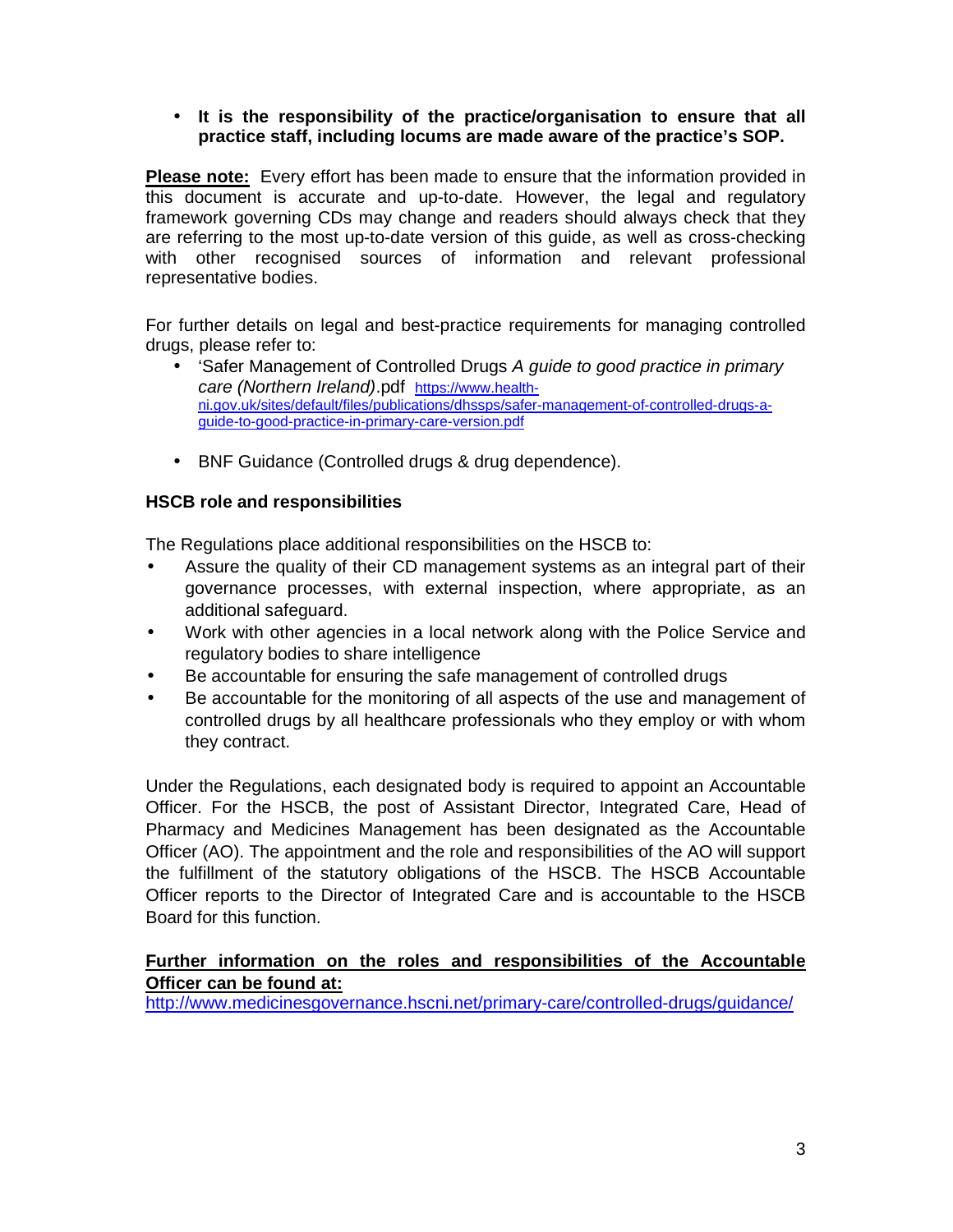## **Scope**

This guidance covers all aspects of the handling of Controlled Drugs (CDs). It includes information on the following:

- 1. Obtaining CD stock for GP bags
- 2. Receipt of CDs
- 3. Record keeping
- 4. Collecting CDs on behalf of patients
- 5. Storage
- 6. Prescribing
- 7. Clinical monitoring
- 8. Administration
- 9. Checks of stock holding
- 10. Dealing with discrepancies
- 11. Destruction
- 12. Incidents
- 13. Self-assessment declaration
- 14. Monitoring and auditing of prescribing data
- 15. Management of CDs where prescribing rights change
- 16. Additional Guidance for Dispensing Doctors
- 17. Additional Guidance for Out-of-Hours organisations

There are 5 schedules of CDs and different schedules are subject to different legal requirements. A summary of the key legal requirements for each of the controlled drugs' schedules is included in Appendix 2 and this should be referred to when developing each section of the SOP.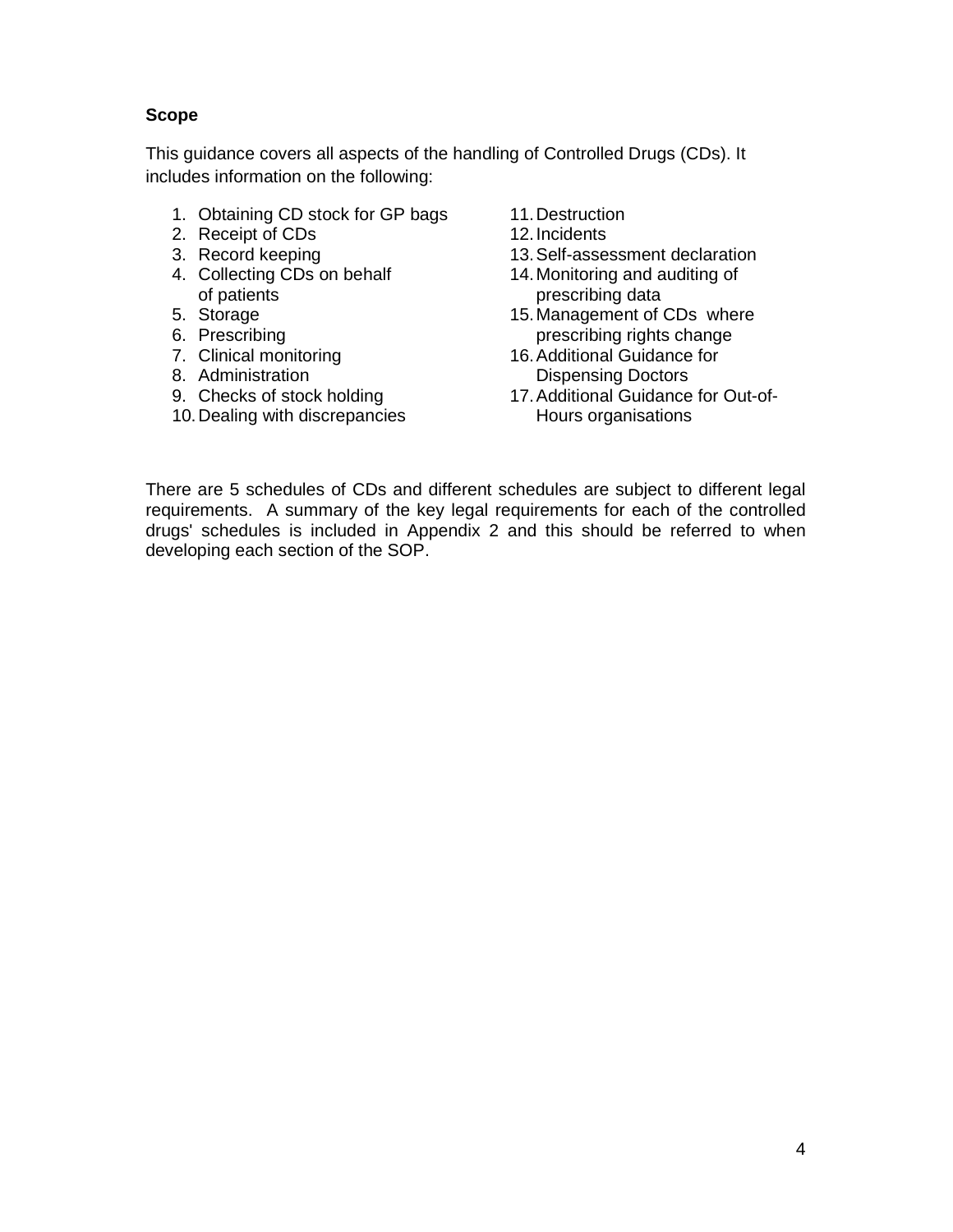# **Section 1: Ordering CD stock**

## **1.1 Stock order forms**

**Reminder:** ''Stock forms should be used for ordering stocks of drugs and appliances which are needed by GPs for the immediate treatment of patients; for use before a patient's needs can be met by giving a prescription in the ordinary way; and for administration by the doctor's direction<sup>"1</sup>

- a. GPs including doctors working in dispensing practices, must obtain CD stock for health service use by using their own HS21S stock order forms.
	- Locums, trainees and other GPs without their own cipher number should obtain their CD stock using a HS21S stock order form from a practice where they work, or alternatively, for GPs working in Out-Of-Hours (OOHs), by using the relevant OOHs stock order form. See Section 17for further information on OOH centres.
	- Authorisation for this should be given by the GP whose name appears on the HS21S form or from the OOHs centre.
	- The form should be signed by the locum, trainee or other GP for whom the stock is intended and their CD register updated accordingly upon receipt of the stock.
	- Each practice/OOHs centre should have their own documented process for this, including a requirement for the locum to produce the relevant page from their CD register before the stock prescription is issued.
	- The practice/OOHs centre retains the bottom copy of this triplicate form and the top two copies are sent to the pharmacy. As a matter of good practice, locums may wish to take a photocopy of stock order forms that they use, for their own records. The original copy must be retained by the practice. This will ensure an audit trail is available for both the locum and the practice.
- b. For non-health service use (e.g. private use), GPs should continue to use headed notepaper in the usual way. However, new legislation is expected requiring the use of a standard stock requisition form (CDRF1) to obtain stocks of Schedule 2 and 3 controlled drugs. When this new form is available controlled drugs orders for Schedule 2 and 3 controlled drugs on headed notepaper will no longer be legal.
- c. Non-medical prescribers e.g. nurse and pharmacists are not permitted to hold personal supplies of CD stock or to write / sign HS21S forms.
- d. Stock orders must not be faxed or electronically transmitted.

-

e. As part of the audit trail, records of stock ordered (e.g. yellow copies of HS21s, copies of CDRF1s) should be kept in an agreed location for at least 2 years.

<sup>1</sup> The Pharmaceutical Services Regulations (Northern Ireland) 1997 Provision of Pharmaceutical Services by Doctors, Regulation 11 (a) and (b).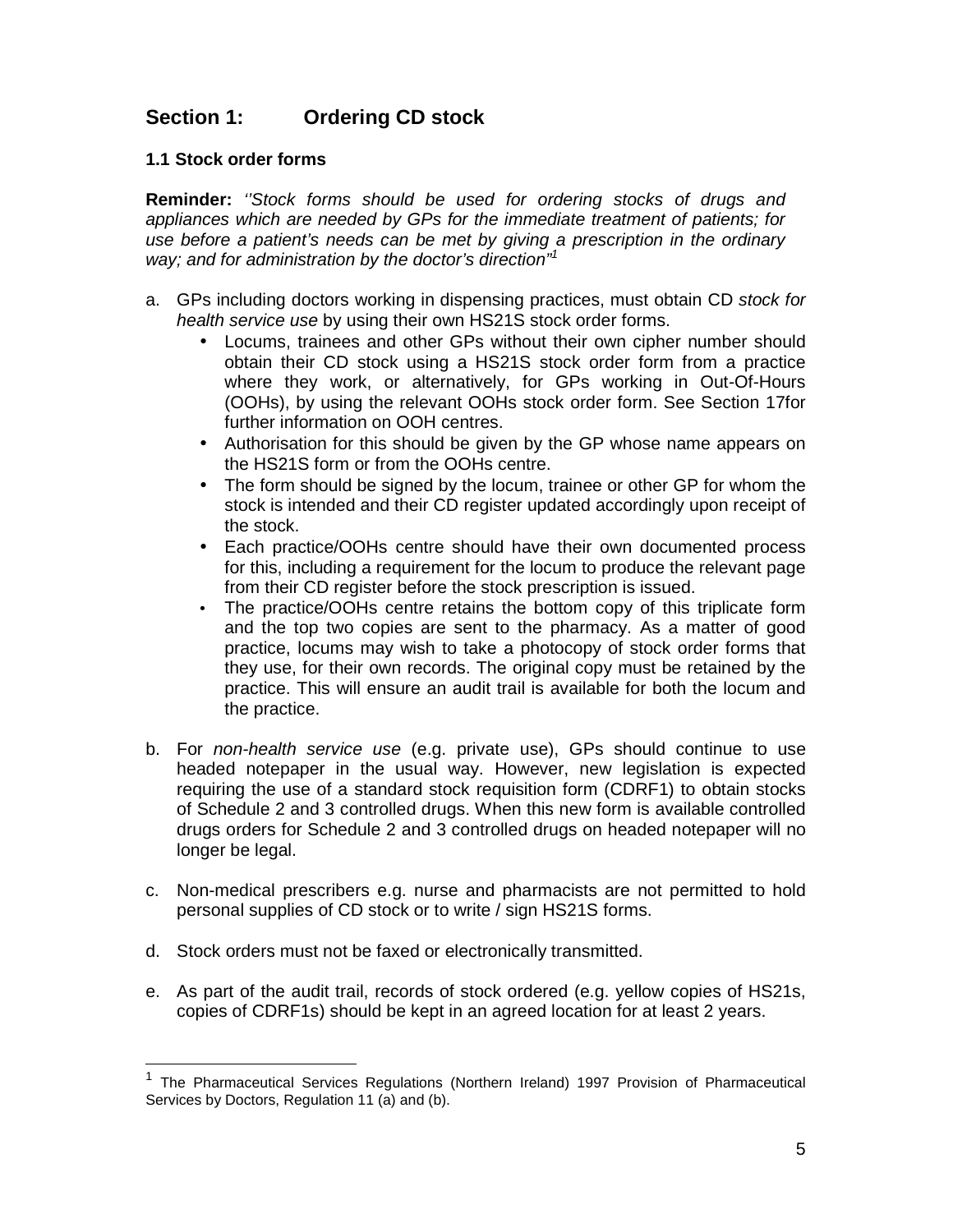- f. Each GP should prepare and must sign their own orders for CDs which should be for their personal stock. Stock must NOT be ordered by one GP on behalf of other partners and then divided up. **The only exception is in the case of CDs used in emergencies (rectal diazepam or buccal midazolam), protocols can be put in place to facilitate central storage in a secure emergency trolley/box. In this case the GP who signed the stock order remains accountable for this stock.**
- g. Requisitions for Schedule 2 and 3 controlled drugs (HS21S and CDRF1) must be either computer generated or handwritten. The GP must sign requisitions irrespective of the means of production. Requisitions should include the name, address, profession and signature of the GP, the purpose for which the drug is supplied and the total quantity of the drug to be supplied (this does not have to be written in words and figures).
- h. Orders placed with community pharmacies must be for complete original packs e.g. it is not acceptable to order broken packs<sup>2</sup>.
- i. Orders should be kept to a minimum based on previous and anticipated usage. See section 9 for checks on stock holding.
- j. It is recommended that GPs order CDs from a regular community pharmacy.

## **1.2 Medicines Stocked**

- a. CDs stocked should only be those required for immediate patient care. There should be no dispensing of stock CDs to patients in non-emergency situations.
- b. Stock requisitions should not be used to order medication to be administered to a specific patient at a later date.
- c. Consider the range, strength and quantity of medicines stocked:
	- Normally only one strength of each CD should be kept in a doctor's bag to minimise the risk of confusion, error and inappropriate administration
	- Lower strengths of morphine and diamorphine (5mg and 10mg) are generally required for acute care. There have been reports of deaths and harm due to the administration of high dose (30mg or greater) diamorphine or morphine to patients who had not previously received opioids.
	- It is likely that mainly injectable CDs will be needed in GP bags. Some nonoral CDs e.g. rectal diazepam may also be required.
	- Naloxone injection, an antidote to opiate-induced respiratory depression, should be available where diamorphine and morphine injections are stored or administered. Please refer to the NPSA Safer Practice Notice on 'Ensuring

<sup>-&</sup>lt;br>2

http://primarycare.hscni.net/pdf/Letter\_to\_GPs\_and\_Community\_Pharmacists\_re\_Stock\_Requisitions \_for\_Complete\_Packs\_31\_Jan\_12\_.pdf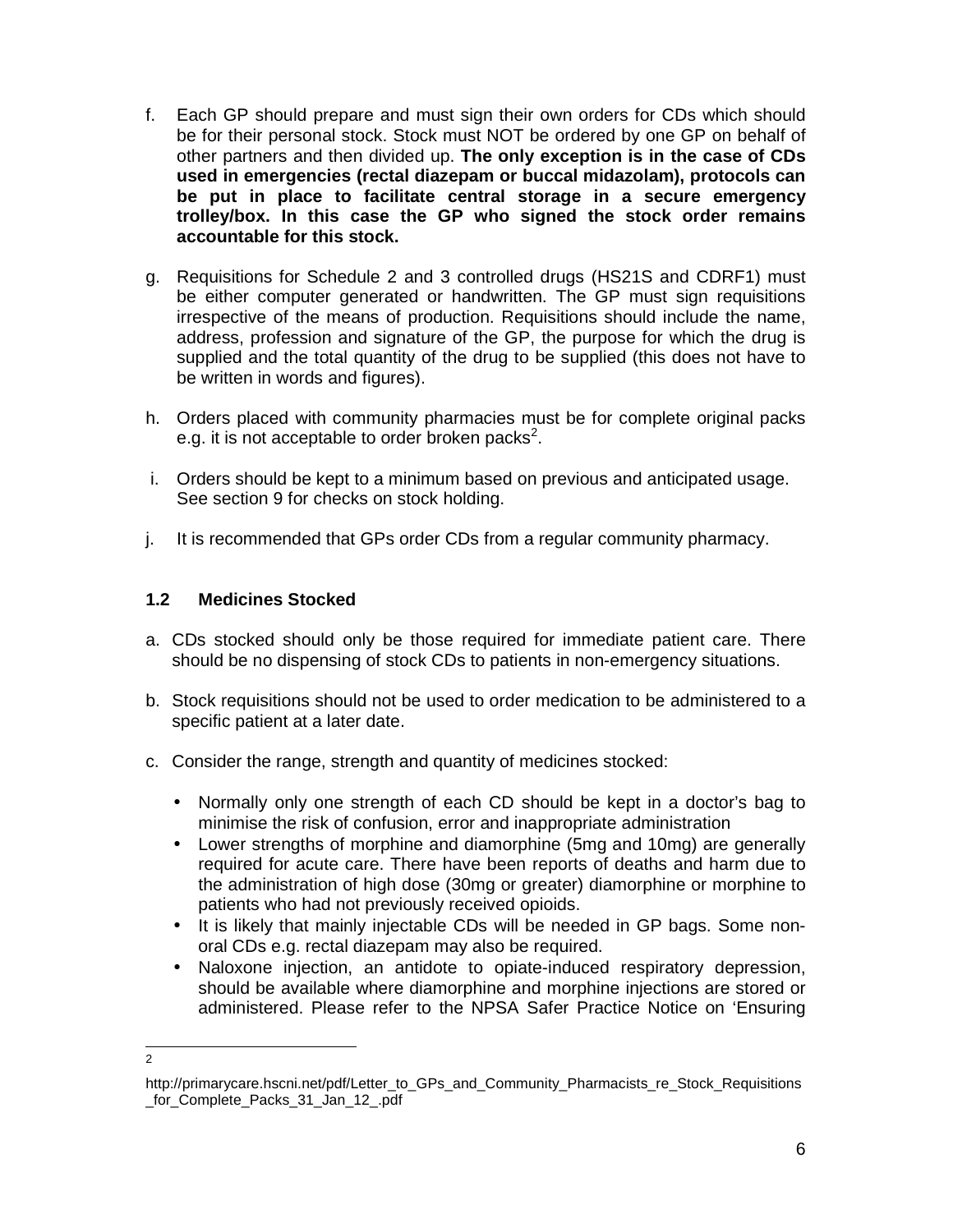safer practice with high dose ampoules of diamorphine and morphine' for further details. http://www.nrls.npsa.nhs.uk/resources/patient-safetytopics/medication-safety/?entryid45=59803&p=5

# **Section 2: Receipt of CDs**

- a. GPs should order and collect their own CDs in person. Use of messengers should be avoided (but see point d below); practice staff should not be involved in accepting stock into the practice and verifying the order.
- b. GPs are responsible for recording all receipts of Schedule 2 CDs (e.g. diamorphine, pethidine) in their CD register (See Section 3). GPs should bring their CD register to the pharmacy when they collect their CD stock and make the necessary entry as they receive the CDs. A check should be made of the quantity, form and strength of the CD. It is good practice to ask the community pharmacist to sign the register as a witness although this is not legally required.
- c. CDs must be stored appropriately immediately on receipt. (See section 5).

#### **Use of Messengers**

d. In exceptional cases:

- If a messenger is used to collect Schedule 2 or 3 CDs on behalf of a GP, the messenger must produce to the pharmacist a statement in writing signed by the GP indicating that he/she is empowered to receive the drugs. The messenger must deliver the CDs directly to the GP who has placed the order.
- If it is necessary for Schedule 2 or 3 CDs to be delivered by the pharmacy, the CDs should be delivered directly to the GP making the requisition or, if not possible, to a member of staff authorised by the GP. The GP should inform the pharmacist of the name of this person in advance. A pharmacy delivery note should be signed by the GP/authorised person to confirm the delivery. This should be retained by the pharmacy.

The GP making the requisition is responsible for the CDs while they are in their care or the care of their delegate.

#### **Branch Surgeries**

e. If a GP operates from more than one set of premises and maintains a stock of Schedule 2 drugs on both premises, e.g. in a CD cabinet, they must keep a separate register at, and for, each of the premises. However if a GP operates from more than one set of premises but keeps his entire stock that relates to both premises together in a single locked bag, then only one CD register to cover the full stock is required.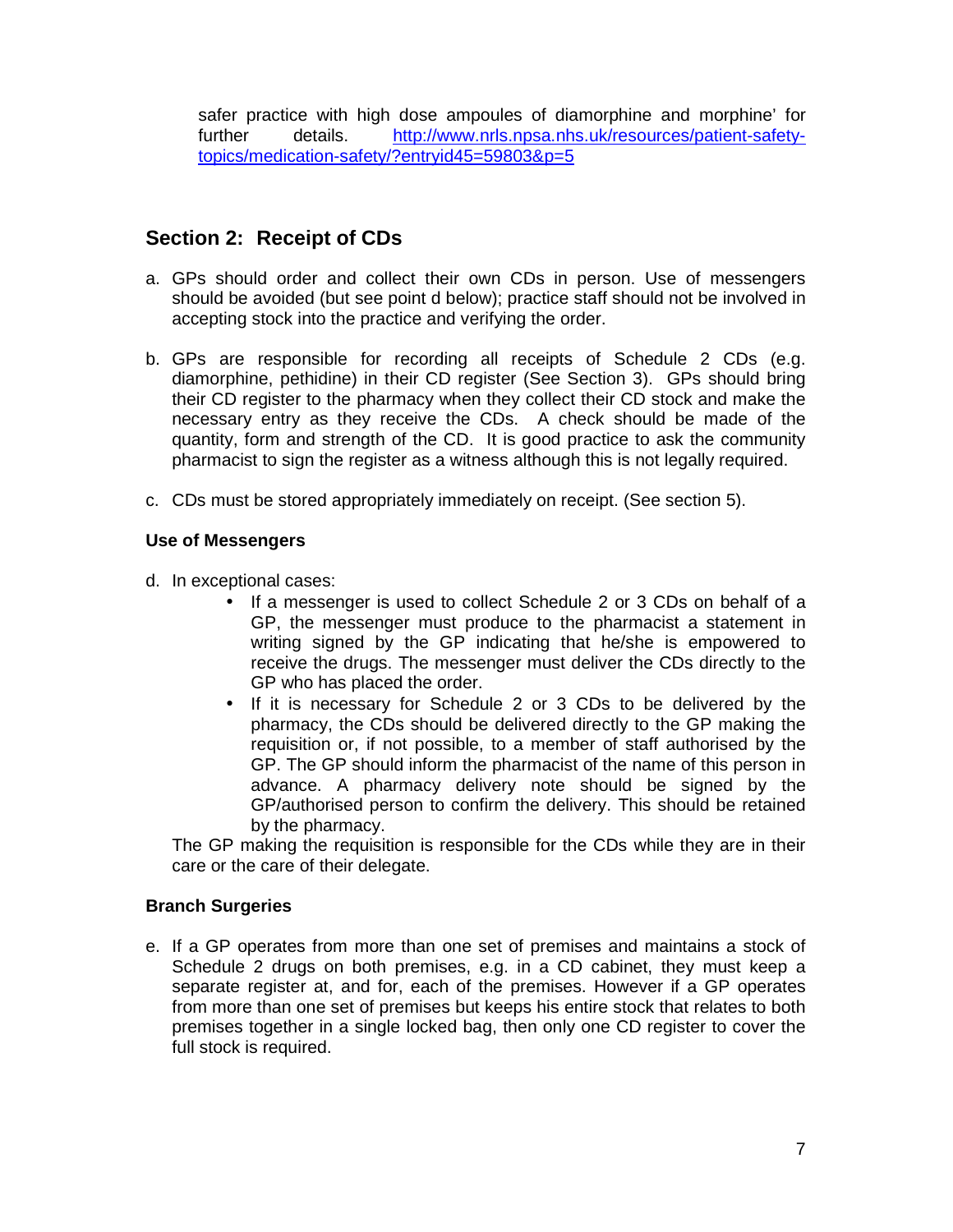# **Section 3: Record Keeping for CDs – CD Registers**

All health care professionals who hold personal CD stock must keep their own CD register for any Schedule 2 CDs that they possess, administer or supply<sup>3</sup>. The Health Service does not endorse the use of a particular register. GPs are personally responsible for ensuring their register meets the legal requirements outlined below and for keeping it accurate and up-to-date.

## **3.1 Format of the register**

- a. The CD register must be in the form of a bound book (not loose-leaved). As an alternative to a bound book, an electronic CD register may be used. Entries in computerised CD registers must be attributable and capable of being audited. Electronic CD registers must be capable of printing or displaying the name, form and strength of the drug in such a way that the details appear at the top of each display or printout to comply with the legal requirements. See links for further details:
	- http://psnc.org.uk/contract-it/pharmacy-regulation/controlled-drug-regulations/
	- https://www.health-ni.gov.uk/sites/default/files/publications/dhssps/safermanagement-of-controlled-drugs-a-guide-to-good-practice-in-primary-careversion.pdf
- b. The headings of the CD Register MUST comply with current regulations and must have the appropriate number of columns which include columns for recording proof of identity.

In respect of entries made for drugs obtained -

- i. Date supply received
- ii. Name and address from whom received
- iii. Quantity received

In respect of entries made for drugs supplied -

- i. Date supplied
- ii. Name/address of person or firm supplied
- iii. Details of authority to possess (the prescriber's/licensed holder's details, ie name of the prescribing GP)
- iv. Quantity supplied

-

- v. Role of person collecting Schedule 2 CDs (patient/patient's representative/healthcare professional) and if a healthcare professional, name and address. If the healthcare professional is unknown to the supplier proof of identification must be requested and recorded as per (vii) (see below).
- vi. Was proof of identity requested of patient/patient's representative? (Yes/No)
- vii. Was proof of identity of person collecting provided? (Yes/No)

<sup>3</sup> Records must also be kept for Sativex® (Schedule 4). The CD register may be used for this. This is not a requirement for other Schedule 4 CDs. Note: at the time of publication Sativex® is a Red List drug in N. Ireland. Prescribing and supply should be by secondary care.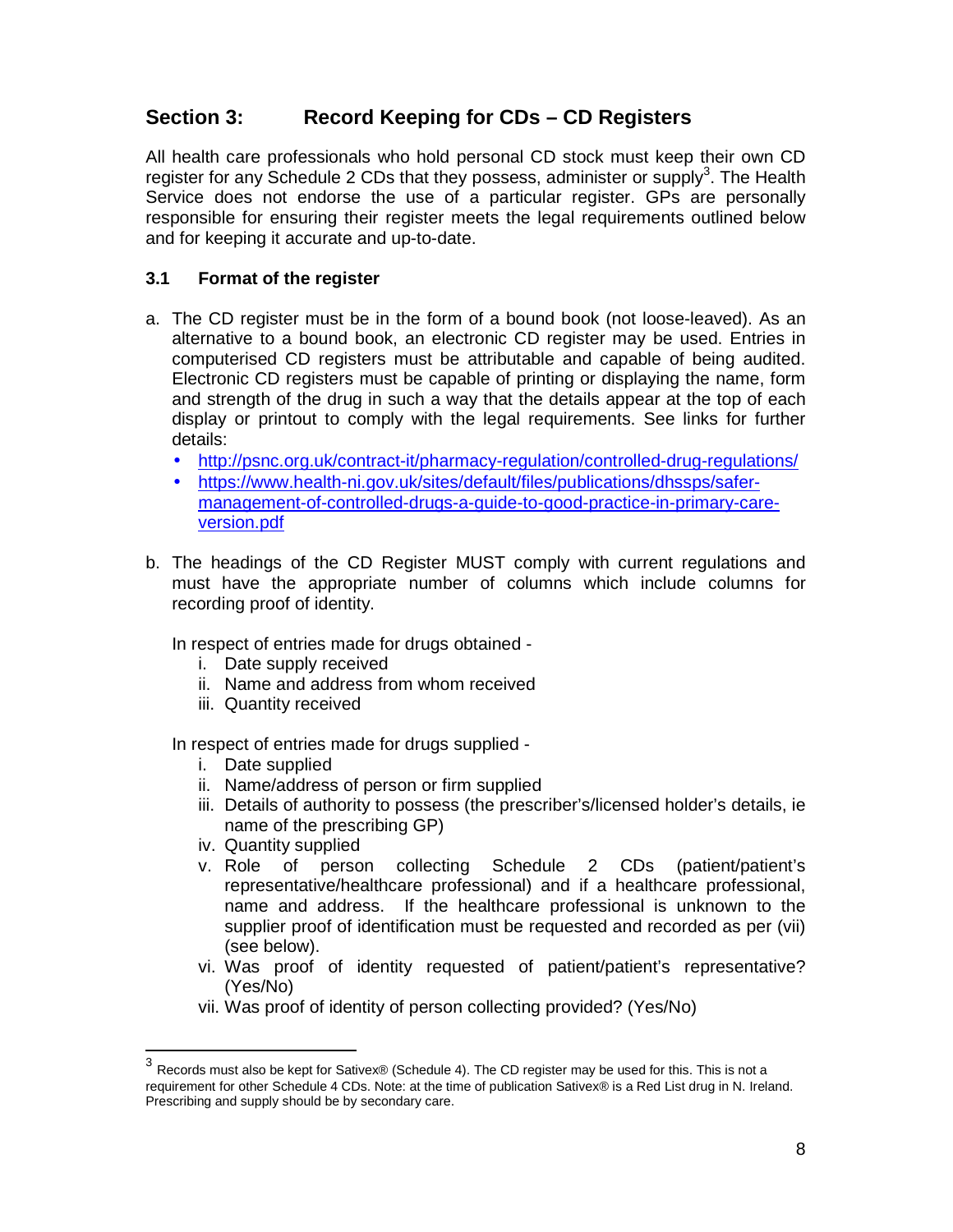These record keeping requirements are a minimum and do not prevent inclusion of additional relevant information. See Appendix 3 for example of correctly completed register.

## **3.2 Register entries**

- a. A separate page must be used in respect of each strength and form of the drug and the head of each such page must specify the class of drug, its form and its strength e.g. morphine injection 10mg.
- b. Entries for drugs obtained and drugs supplied may be made on the same page or separate pages of the register. Entries on the same page will facilitate the maintenance of 'running balances'. The maintenance of running balances is good practice but not currently a legal requirement (see section 8).
- c. All the relevant sections of the entry must be completed.
- d. Records of all receipts and issues of Schedule 2 CDs must be made in the CD register. Entries must be made in chronological order and on the day of transaction, or if that is not reasonably practicable, on the next day.
- e. If part ampoules are used, the register must include the quantity administered and the quantity destroyed. (See section 11 - destruction of CDs)
- f. For patients prescribed CDs on standard HS21 forms or private prescription (PCD1s), entries into the CD register are not needed but appropriate clinical records should be made on the clinical system.

#### **3.3 Register storage & destruction**

- a. There is no legal requirement to store the CD register separate from the CD stock. However separate storage of the register and CDs is recommended as an audit trail remains available if the CDs are stolen.
- b. CD registers no longer in use must be kept for two years after the date of last entry after which it should be disposed of in confidential waste.
- c. CD registers must be available for review during inspections or destructions.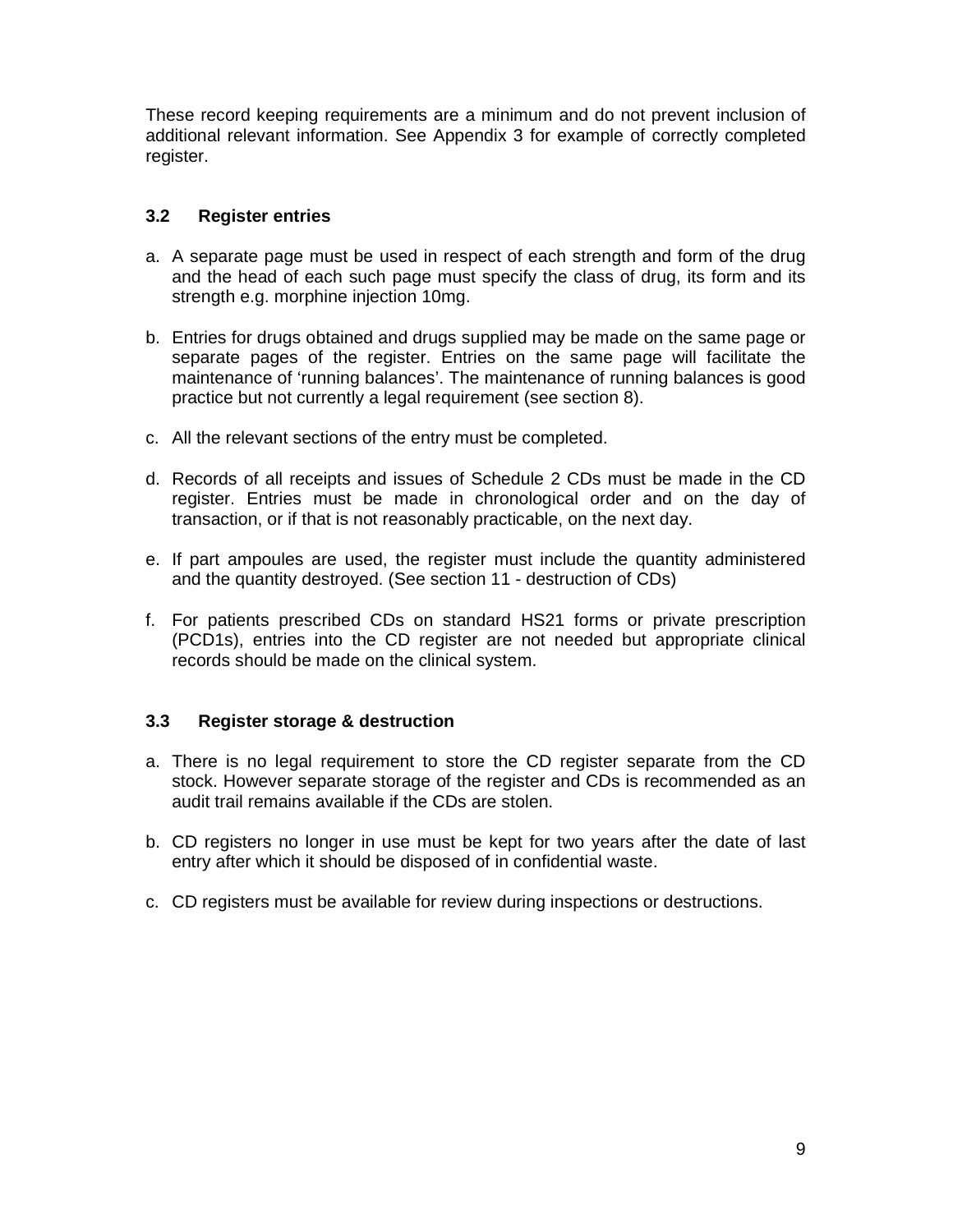# **Section 4: Collecting CDs on behalf of patients**

- a. Health care professionals generally should not collect CDs from dispensed prescriptions to deliver to patients. However, in exceptional cases this may be necessary e.g. immediate treatment is required and no carer, or pharmacy delivery service, is available. Action should be taken where possible to reduce further similar supply problems.
- b. If the healthcare professional is collecting a Schedule 2 CD, the pharmacist must obtain their name and address and, unless the pharmacist is acquainted with that person, request evidence of that person's identity such as proof of membership of their professional organisation e.g. GMC registration card.

# **Section 5: Storage of CDs**

- a. It is good practice to store all medicines securely, not just CDs.
- b. All schedule 2 drugs and certain schedule 3 drugs e.g. buprenorphine, diethylpropion, flunitrazepam and temazepam must be stored in line with legislation in either a CD safe/cabinet or a lockable doctor's bag. The person in lawful possession of this bag/cabinet or an individual authorised by them must always retain the keys.
- c. CDs obtained on a stock requisition should only be used by, or under the direction of, the GP signing the order. This GP owns and is personally accountable for the CDs they order/receive. GP practices should not share CDs or keep a central stock for use by other GPs. This applies to all CDs including benzodiazepines and codeine.
- d. A GP may decide to store some of their personal stock of drugs such as rectal diazepam and midazolam so that they are easily accessible in an emergency e.g. in the treatment room. This stock must be stored securely but not necessarily always locked away. This will depend on the legal requirements for storage.

Please note: the situation regarding central stock is currently being reviewed. In the interim, practices should continue with their current arrangements for **midazolam** and **rectal diazepam**. This only applies to these drugs.

- e. Medicines should usually be stored in their original or dispensed containers. Where this is not practical extra care should be taken to prevent selection of the wrong product.
- f. Patients' own CDs should not be stored by the GP or practice e.g. for administration at a later date.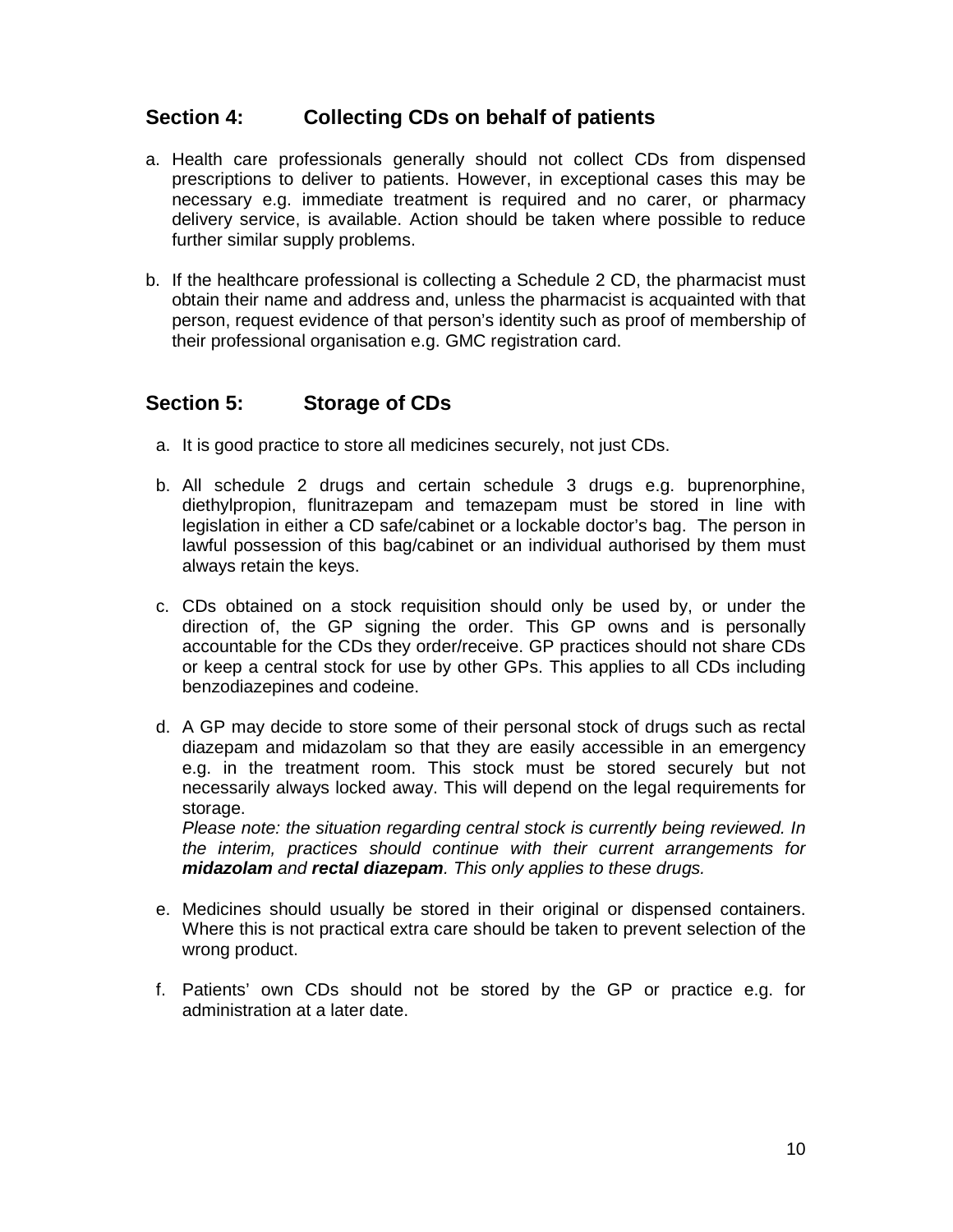## **5.1 Doctor's Bag**

- a. A suitable storage receptacle is the "doctor's bag" which is a locked bag, box or case for home visits or use away from the surgery. Each practitioner is responsible for their own bag.
- b. A locked doctor's bag is regarded as a suitable receptacle for storing CDs, but an unlocked bag in a locked car is not.
- c. Doctors' bags must be locked at all times apart from when in use.
- d. Doctors' bags should be stored in a safe manner when not in use to prevent unauthorised access, i.e. not left unattended in an unlocked consulting room or left in a vehicle for prolonged periods or overnight. If a bag is left unattended at any time in a car it should be locked and kept out of sight. The car should be locked and any security system activated.
- e. A digital combination lock is often the most practical and convenient solution and avoids problems with keys.
- f. External temperatures may have a significant effect on the stability of medicines and suitable precautions should be taken to protect them from extremes of temperatures.
- g. If it is necessary for a GP to transport their CD stocks (bag) out of the UK or across the border, the GP should contact the relevant authorities in each country for advice on the legal requirements.
	- For the UK, the Home Office should be contacted by telephone at: 020 7035 6330 or by email at: DLCUCommsOfficer@homeoffice.gsi.gov.uk
	- For the South of Ireland, the Health Products Regulatory Authority (HPRA) should be contacted by telephone at: 0035316764971 or by email at: info@hpra.ie

# **Section 6: Prescribing CDs**

## **6.1. Appropriate Prescribing**

- a. CDs should always be prescribed with caution and in line with a 'clinical management plan' (CMP). Details of the CMP should be made in the patient's notes and be accessible to those involved in the patient's care. The CMP should indicate drug name, strength, dose, frequency, indication and review arrangements.
- b. Patients should be provided with adequate information regarding the prescribed drug including any potential adverse effects. A note of this should be recorded in the patients' notes.
- c. Doses should be titrated appropriately and to the minimum effective dose. Adverse incidents have been reported where patients have received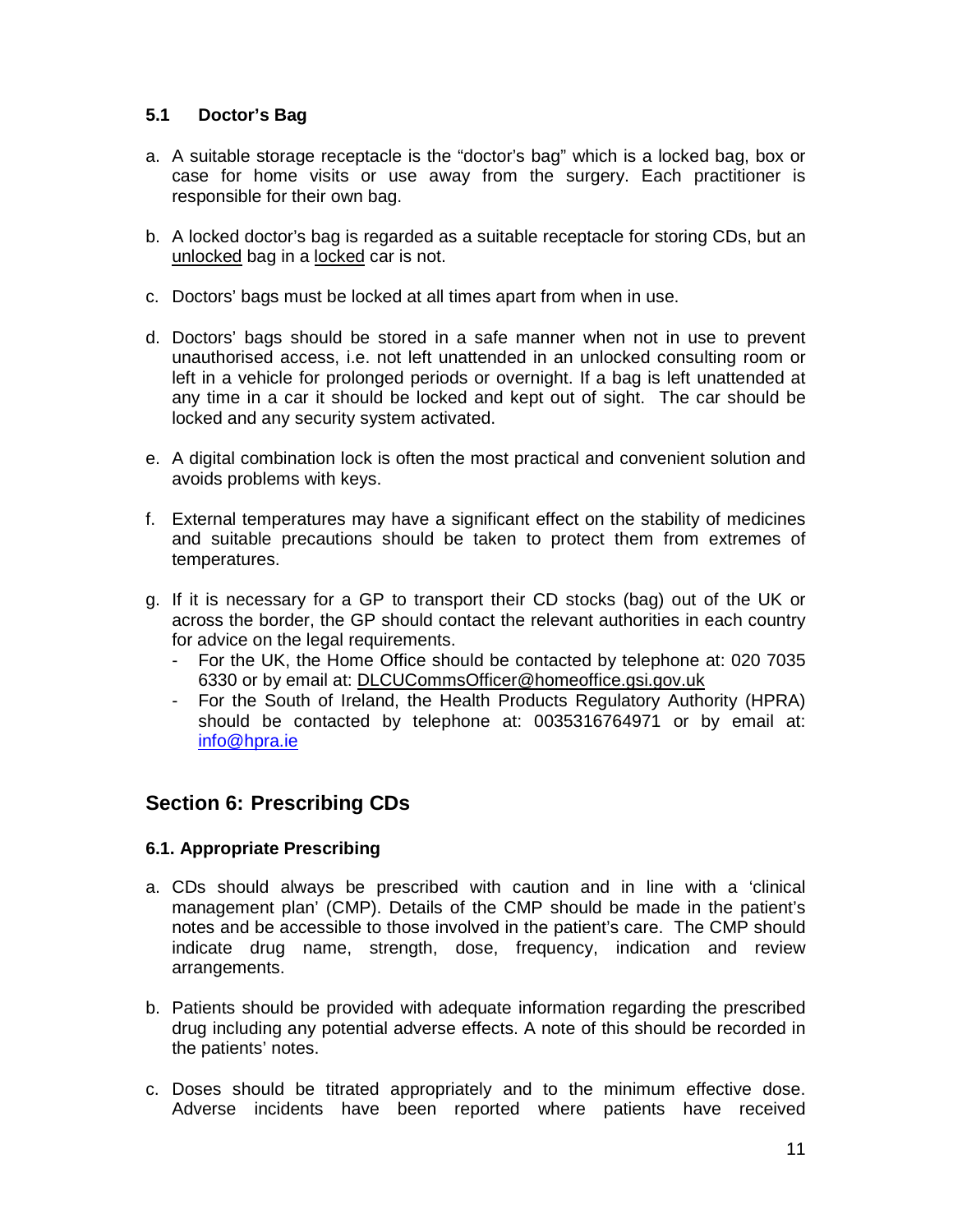inappropriate doses following titration. All prescribers should be familiar with opioid dose equivalences. (http://www.medicinesgovernance.hscni.net/jointpublications/medicines-safety-documents/opioids/).

- d. CDs have the potential to cause serious harm if not taken as prescribed. All requests for CDs should be considered carefully and monitored for potential overuse. Suspected compliance issues should be alerted to the prescriber and discussed with the patient as appropriate.
- e. It is important to remember that CDs have a 'street value'. Adverse incidents have been reported where members of the public have requested and obtained prescriptions for CDs deceptively from GP practices by impersonating other patients or their family members. All staff should be aware of, and systems should be in place to minimise, the potential for abuse or misuse.

#### **6.2. Prescription Writing Requirements**

- a. All prescriptions, including those for all schedules of CDs must be completed indelibly. They may be handwritten, typed or computer-generated. Only the signature must be in the prescriber's own handwriting.
- b. Computer systems should be used, wherever feasible, to generate a CD prescription as this provides an additional method to record and audit the prescribing. If a handwritten prescription for a CD is necessary e.g. at a home visit, this should be recorded in the medication section of the patient's computer record as soon as possible.
- c. Where it is necessary to handwrite a prescription for a CD, this should be fully completed by the prescriber and be clearly legible.
- d. If a private prescription is to be written for a patient requiring a Schedule 2 or 3 CD, a PCD1 form must be used (see section 6.11. These are available upon application to the BSO. http://www.hscbusiness.hscni.net/services/2272.htm
- e. The Misuse of Drugs Regulations require prescriptions for all Schedule 2 and 3 CDs to contain the following details:
	- The patient's full name, address and, where appropriate, age. (*Email* address or PO Box is not acceptable. 'No fixed abode' is acceptable as an address for homeless people.)
	- The name and form of the drug, even if only one form exists.
	- The strength of the preparation (if more than one strength exists)
	- The full dose to be taken. (NOTE: 'as directed' is not acceptable).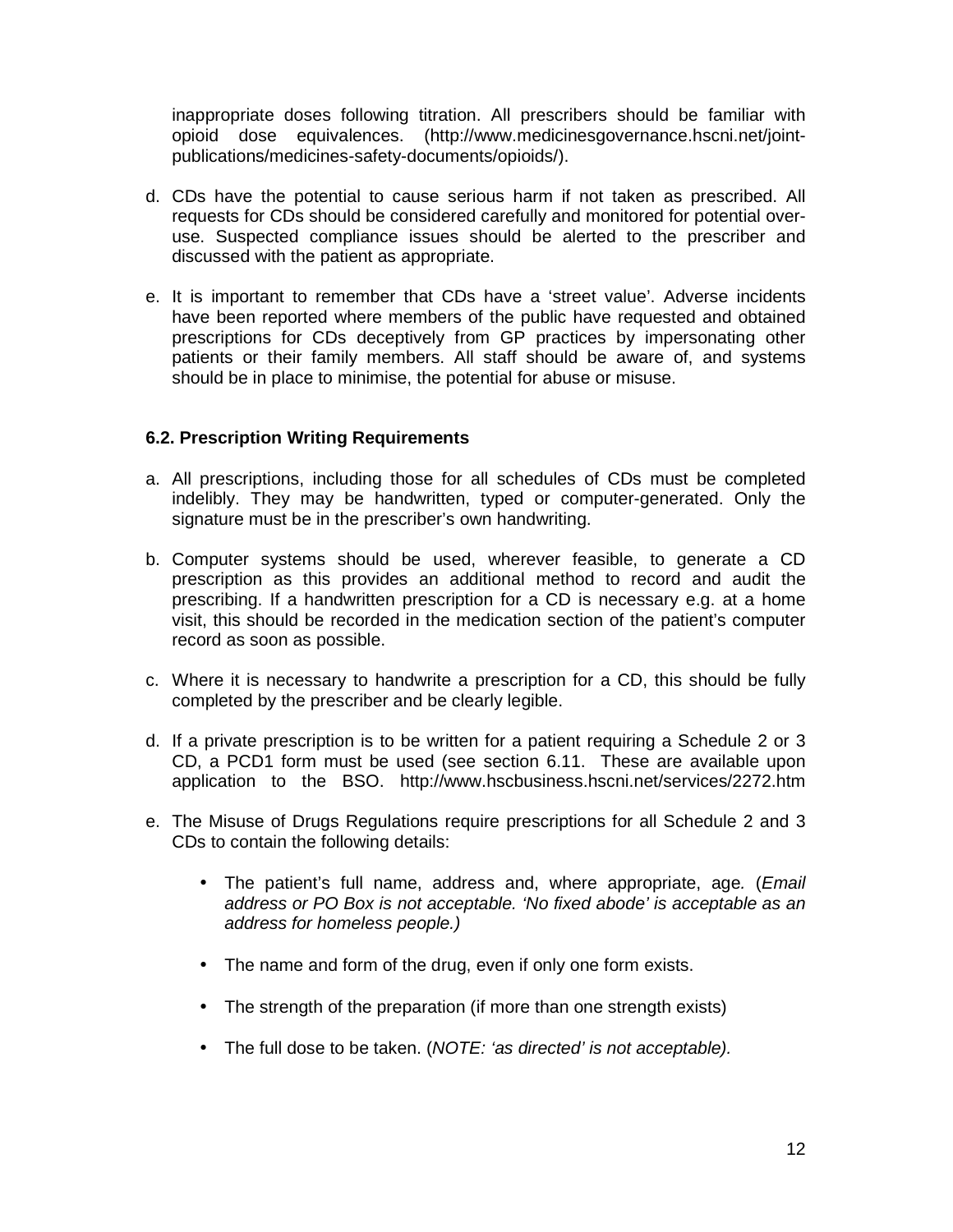• Either the total quantity of the preparation in both words and figures, or in any other case, the total quantity in both words and figures of the controlled drug to be supplied.

Note: Community Pharmacists cannot supply CDs without a legally valid prescription. Therefore in order to avoid delays in supply it is important that prescriptions are written to meet legal requirements.

- f. If supply is intended to start later than the date of the prescription, this should be clearly written on the prescription. The address of the prescriber must be stated on the prescription and must be within the UK.
- g. Any space on the prescription form that has not been written on should be blanked off, e.g. by drawing a line through it, to reduce the opportunity for fraud.

#### **6.3 Validity of NHS and private prescriptions (PCD1s)**

- a. The validity period of NHS and private prescriptions (PCD1s) for Schedule 1, 2, 3 and 4 CDs is restricted to 28 days from the date of issue or the indicated start date.
- b. In the case of a prescription which directs that specified instalments of the total amount may be supplied at stated intervals, the first instalment must be supplied no later than 28 days after the 'appropriate date'. However, if the prescription specifies a start date, the prescription can only be dispensed in accordance with the prescriber's directions.

#### **6.4 Technical errors on a prescription**

Alterations are best avoided but if any are made, they should be clear and unambiguous. If an error is made, the prescriber should cross out, sign and date the error and then write the correct information. In addition the computer records should also be amended.

#### **6.5 Quantity supplied on prescription**

- a. Although not a legal requirement, there is a strong recommendation that prescriptions for Schedule 2, 3 and 4 CDs are limited to a quantity necessary for up to 30 days clinical need. In exceptional circumstances, where the prescriber believes a supply of more than 30 days medication is clinically indicated and would not pose an unacceptable threat to patient safety, the prescriber:
	- Should make a note of the reasons for this in the patient's notes
	- Be ready to justify his / her decision if required.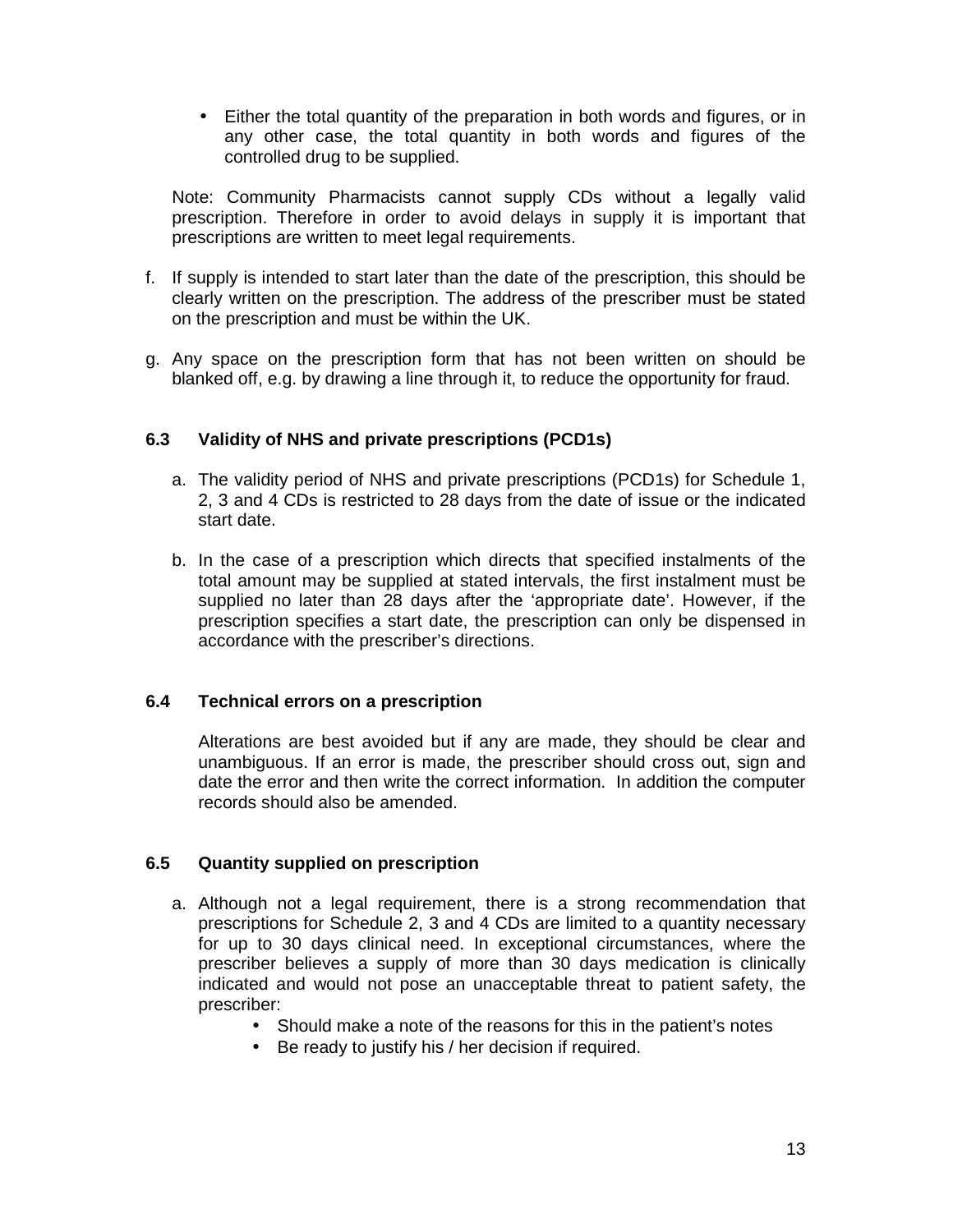b. Careful consideration should be given to quantities and strengths prescribed both to anticipate requirements, e.g. palliative needs over a weekend, and to reduce the amount of excess controlled drugs stored in patients' homes.

## **6.6 Prescribing for Substance Misusers**

- a. Substance misusers may be managed by specialist addiction clinics or by their GP, usually under the terms of a Local Enhanced Service (LES). GPs can prescribe opiate substitution treatment (methadone 1mg/1ml, buprenorphine sublingual, Suboxone®, dihydrocodeine) on a HS21 prescription.
- b. Practices providing such a service under a LES should specify this in their SOP. However only medical practitioners who hold a special licence issued by the DoH may prescribe, administer or supply diamorphine, dipipanone or cocaine in the treatment of drug addiction. (NOTE: Prescribers do not require such a licence for prescribing these drugs for patients, including addicts, for relieving pain from organic disease or injury.)
- c. Prescribers can prescribe instalment prescriptions using a HS21 form. To be legally valid, an instalment prescription for a Schedule 2 or 3 CD must include the following.
	- The signature of the appropriate practitioner issuing the prescription
	- The date
	- The address of the appropriate practitioner issuing the prescription
	- The dose to be taken ('as directed' is not acceptable, but 'one as directed' is acceptable)
	- The form of the preparation (e.g. mixture / tablets / capsules / ampoules)
	- The strength of the preparation (if more than one strength is available). In the case of methadone, there is more than one strength available, therefore this must be specified on the prescription
	- The total quantity of the preparation in words and figures. This must be in dosage units (that is ml for a liquid, or number of tablets, capsules, ampoules and not the total mg of the drug
	- The name and address of the patient
	- The instalment amount and the intervals to be observed:
		- 1. The number of instalments
		- 2. The intervals to be observed between instalments; (these intervals should take into account weekends and bank holidays, as the directions for instalments are binding).
		- 3. Order only such quantity of the drug as will provide treatment for a period not exceeding 14 days
		- 4. The quantity to be supplied in each instalment.

Points 1, 2 and 3 are required by The Health and Personal Social Services (General Medical Services Contract) Regulations (Northern Ireland) 2004.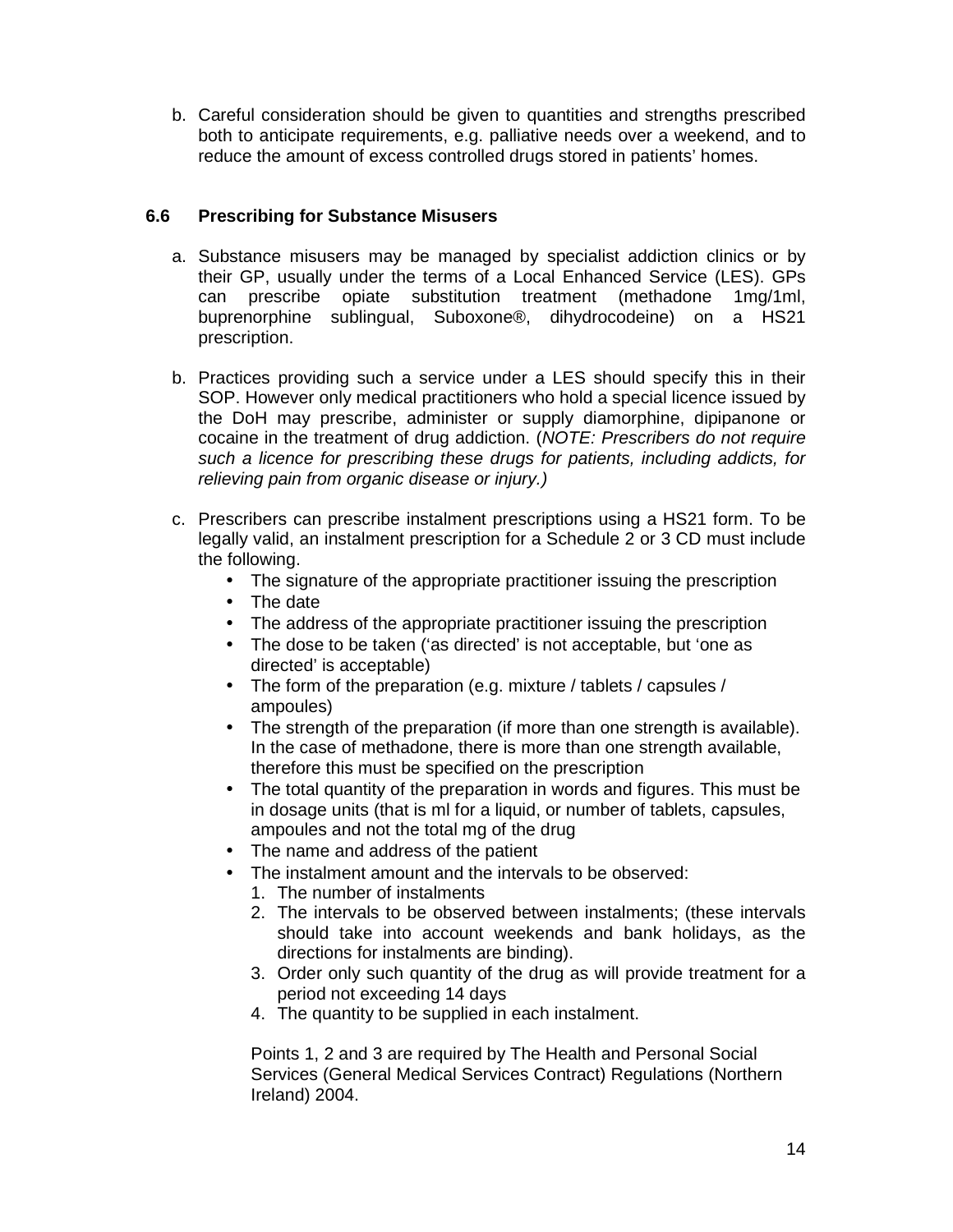Please see link for further detail on approved wording: https://www.gov.uk/government/publications/circular-0272015 approved-mandatory-requisition-form-and-home-office-approvedwording/circular-0272015-approved-mandatory-requisition-form-andhome-office-approved-wording

Points 2 and 4 are required under the MDR, Regulation 15.

- d. The start date should also be added to the body of the prescription. It is good practice for the duration of the instalments to be set out on the prescription, e.g. dispense daily for five days starting on xx date. Prescriptions should also clearly state which doses are to be supervised and which doses can be provided to the patient to take home.
- e. Where such a service is not provided by the practice, the SOP must take account of situations where substance misusers present for treatment outside of the opening hours of the specialist addiction clinic.

## **6.7 Notification of Addicts**

a. There is no longer a requirement for prescribers to notify the Chief Medical Officer (CMO) of patients who they consider to be addicted to controlled drugs.

#### **6.8 Repeat Dispensing**

- a. Schedule 4 and 5 CDs may be prescribed under the repeat dispensing scheme. For Schedule 4 CDs, the first prescription must be dispensed within 28 days.
- b. Schedule 2 and 3 CDs must not be prescribed as part of a 'repeat dispensing service'.

#### **6.9 Emergency supplies**

Requests for emergency supplies (including faxed prescriptions) of Schedule 2 and 3 CDs are not permitted with the exception of phenobarbital for the treatment of epilepsy.

## **6.10 Prescribing for self and family**

Practitioners should not prescribe CDs or any other drugs for themselves, their family or friends except in an emergency.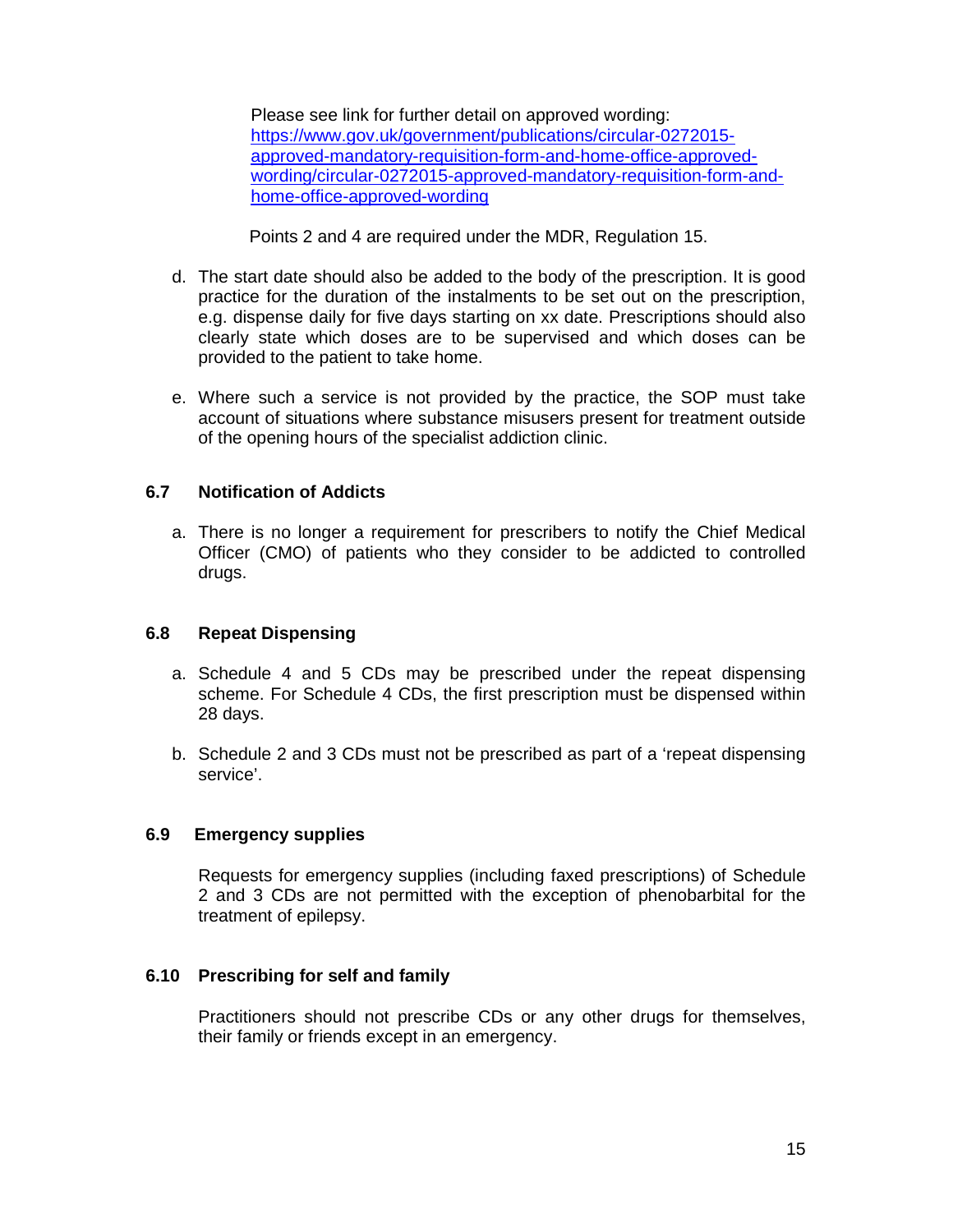#### **6.11 Private prescribing**

The term 'private prescribing' is used to describe the situation when a private prescription is written, either by HS or non-HS practitioners, in either HS or non-HS settings

a. Normally, private prescriptions can allow a prescriber to request that the prescription is repeatable\* for a specified number of times. However, this is not permitted for Schedule 2 and 3 CDs. It is possible to prescribe Schedule 4 and 5 CDs on a repeat basis, both privately and under NHS repeat dispensing arrangements.

\*The repeat method is where a private prescription is written for a specified quantity of drugs and the prescriber endorses the prescription with the number of times the prescription should be repeated. The pharmacist is then able to make the specified number of dispensing transactions from that prescription.

- b. Private prescriptions for Schedule 2 and 3 CDs (including temazepam and tramadol) must be written on a standard private prescription form i.e. PCD1. In an emergency situation when treatment is considered to be both immediately necessary and clinically appropriate for a patient who is not otherwise eligible to receive Health Service prescriptions, it is acceptable to prescribe the Schedule 2 or 3 CDs under HS arrangements on a HS prescription form. A private prescription is not necessary in these circumstances. The prescriber should be able to justify their reason for prescribing in this way.
- c. Not all practices will need to stock PCD1 forms and they should only be ordered if there is a need for them in the practice. In order for a prescriber to obtain a supply of PCD1 forms they need to complete the PCD1 Application Form available at http://www.hscbusiness.hscni.net/services/2272.htm
- d. Private prescribers should indicate on the prescription when prescribing for non-UK resident.
- e. It should be noted that if a patient is receiving a CD on prescription (either on the health service or privately) and then receives a second CD from another prescriber without informing the prescriber that they are receiving a CD from another prescriber, then an offence is being committed by the patient.

#### **Note: Patients travelling with CDs**

Patients who are carrying CDs out of or into the UK for their own personal use may in some circumstances need a personal licence. It may be necessary for the patient to obtain a letter from their prescribing doctor that confirms the patient's name, travel itinerary, names of prescribed CDs, dosages and total amounts of each CD to be carried. Please see link for specific details: https://www.gov.uk/guidance/controlled-drugs-licences-fees-andreturns#applying-for-a-licence-travellers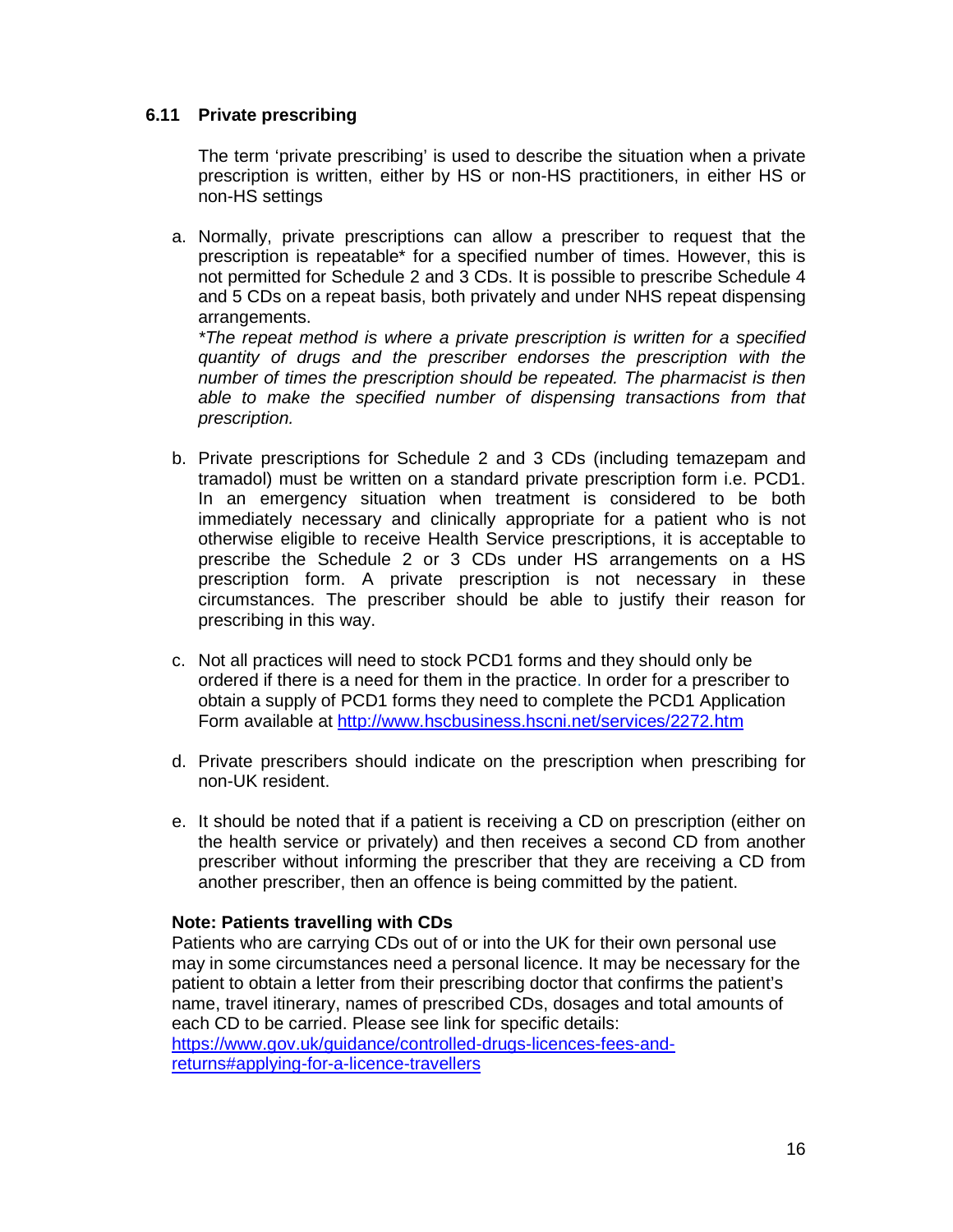# **Section 7: Clinical monitoring of CDs**

- a. Procedures must be in place for the clinical monitoring of all CDs.
- b. All patients receiving CDs should be reviewed regularly face-to-face, for clinical effectiveness and potential adverse-effects in line with the patient's management plan. Telephone reviews may be acceptable in some cases. Details of clinical reviews should be recorded in the patient's notes.
- c. The following points should be included within procedures for clinical monitoring of all patients prescribed controlled drugs:
	- Who is responsible for the monitoring and within what timescale
	- Details to be reviewed as relevant (and how): i.e.
		- o therapeutic benefit
		- o dosage and compliance
		- o effects of dose increases/medication changes
		- o response in relation to treatment plan
		- o adverse effects/toxicity
		- o effect on driving/operating machinery
		- o long term risks e.g. addiction
		- o effects of other co-morbidities e.g. CKD
		- o drug interactions/contraindications
		- o continued appropriateness
	- Action to be taken where necessary including where there are concerns
	- Patient education including risks
	- Clinical records of monitoring and discussions
	- Reporting of adverse incidents for shared learning

Resources to support practices with clinical monitoring of patients prescribed CDs can be found in Appendix 4.

# **Section 8: Administration of CDs**

#### **8.1. Authorisation to administer CDs**

- a. Any person is authorised to legally administer to another any drug specified in Schedule 5
- b. A doctor or a dentist is authorised to administer to a patient any drug specified in Schedule 2, 3 or 4.
- c. Any person other than a doctor or a dentist is authorised to administer to a patient, in accordance with the directions of a doctor or dentist, any drug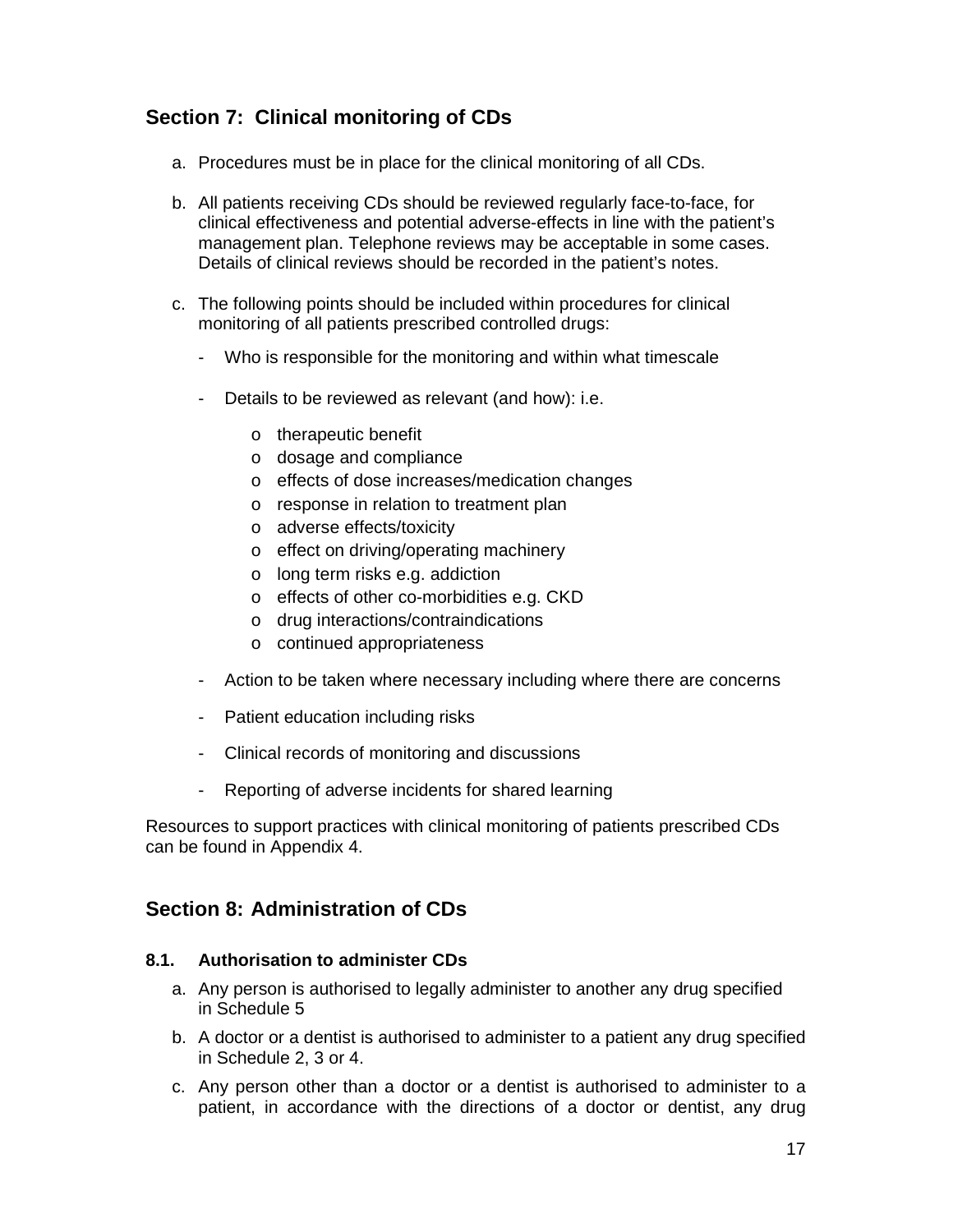specified in Schedule 2, 3 or 4. All stocks of CDs administered must have been obtained on the basis of a valid prescription for that patient.

- d. For patients unable to administer to themselves, all CDs prescribed, and any dose changes, must be accompanied by a written authority to administer from the prescriber e.g. for a patient in their own home on a Syringe Pump Prescription and Administration Record or a Breakthrough Symptoms Prescription and Administration Record. This written authority to administer must be recorded by the prescriber in the patient's central GP record and should also be included in the patient's notes in the home.
- e. Verbal, fax, text or email authorisation to administer CDs is not permitted.
- f. In a patient's home, where a CD is being administered, obtaining a secondary signatory should be based on local risk assessment.
- g. Any changes to the dose administered will require a new 'Prescription and administration of medicines via subcutaneous CME / McKinley T34 syringe pump chart'. A new HS21 prescription should also be issued if necessary. However, if there is a sufficient quantity of medicine for that patient remaining from a previous prescription to deliver the new dose, a new HS21 prescription will not be required immediately, as administration will be carried out using the directions on the chart (rather than the directions on the pharmacy label).
- h. Where possible, the person who prescribes the CDs should not also personally undertake any of the following tasks: preparation, dispensing, transportation and administration of the CDs.

#### **8.2. Administration of CDs**

- a. Prior to administration a check should be made to ensure:
	- the correct drug is to be given (the name, strength and form is the same as on the authorisation to administer)
	- the identity of the patient
	- the drug is suitable for use (correctly labelled, in date and in good condition)
	- the dosage is appropriate
	- it is clinically appropriate to administer
- b. The healthcare professional administering the CD must understand the prescription and have knowledge of the common indications, side-effects, dosages and compatibilities of the CDs prescribed.
- c. It is good practice to ensure that wherever possible another appropriate and competent individual witnesses and signs for the administration. There will be occasions, such as the initial treatment of acute myocardial infarction, where this separation of tasks is not possible. Whenever this is the case, it is important that accurate records are kept.
- d. Record keeping:
- Administration should be recorded in the relevant section of the patient's clinical notes. This record should specify the date, time, strength, presentation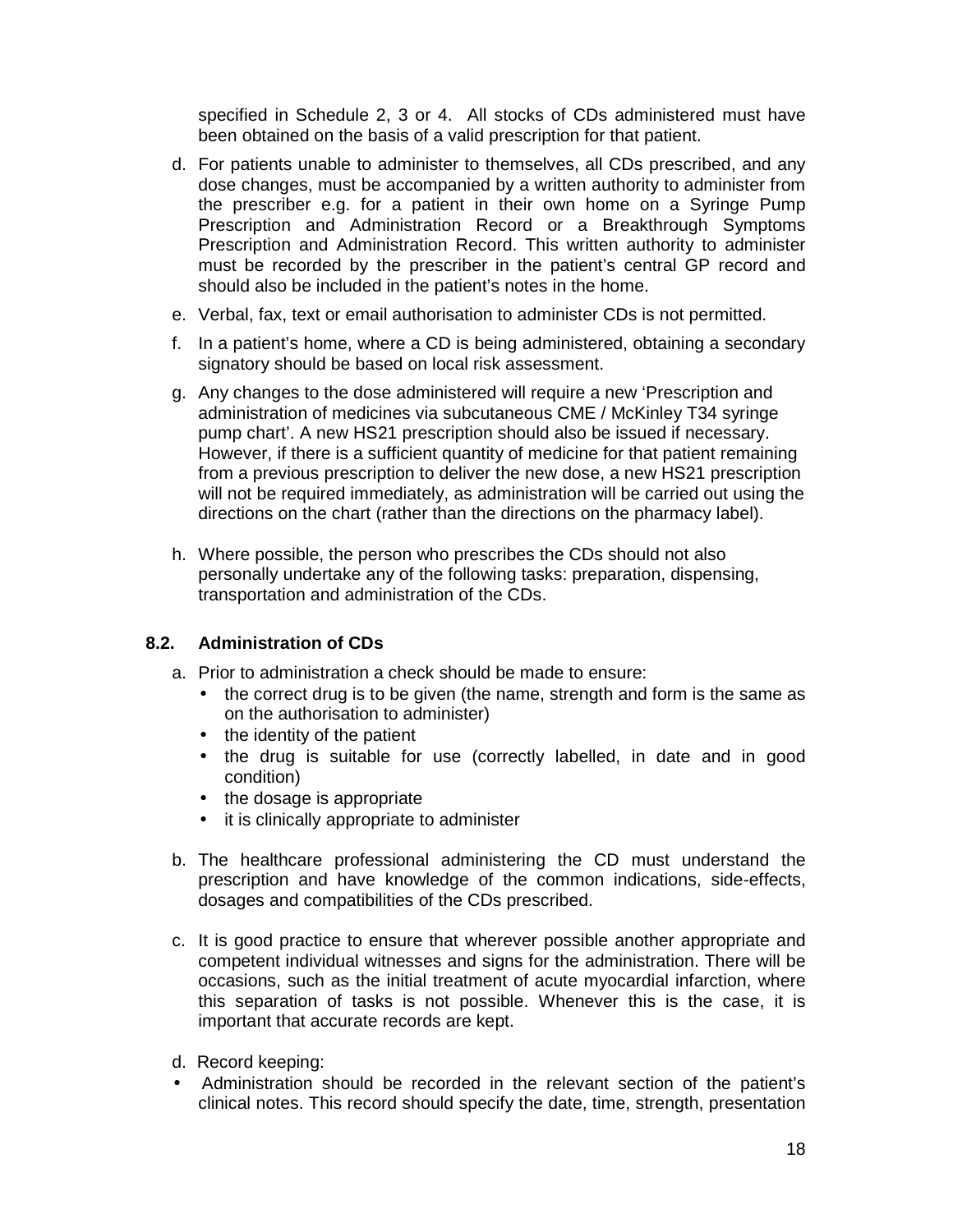and form of administration, dose administered as well as the name and occupation of the person administering it.

- Schedule 2 CDs administered from the GP's personal stock must be recorded in the GP's CD register.
- All CDs administered by a healthcare professional from the patient's own drugs in the patient's home must be entered in the patient's Controlled Drug Stock Monitoring Record Card (already held in the patient's home) and a running balance maintained.
- e. Preparation

Practices should have processes in place to ensure safe medication practice for the preparation and administration of injections, including CDs. Any such processes should include references to information on the following:

- Drug compatibility when mixing two or more medicines in a syringe
- Correct labelling of prepared medicines, including an expiry date
- Single-checking, versus double-checking with another practitioner or carer
- Safe administration of bolus doses
- Programming and safe use of syringe-driver pumps
- Warnings about the danger of confusing different strengths and types of CDs during preparation and administration.
- f. On occasion, health professionals may be required to administer a part ampoule. The remaining contents should be disposed of as in section 11.1. Appropriate records should be made of the amount administered and the amount disposed of.
- g. Administration Errors See section 12.

# **Section 9: Checks of CD stock holding by GPs**

- a. External review of procedures for managing controlled drugs will be undertaken, on behalf of the Accountable Officer, by HSC staff during routine CD review visits.
- b. A running balance of Schedule 2 CD stock should be kept in the CD registers as a matter of good practice to ensure irregularities are identified as quickly as possible. An additional column may be made in the current CD register to incorporate running balances.
- c. It is recommended that the running balance of drug remaining should be calculated and recorded after each transaction. Balances should be checked with the physical amount of stock after each transaction **and** at regular intervals (at least three monthly). Checks should be initialled and dated to provide a verifiable audit trail.
- d. The task of reconciling stock should be undertaken by the GP. If this is delegated to an appropriately trained member of staff, accountability for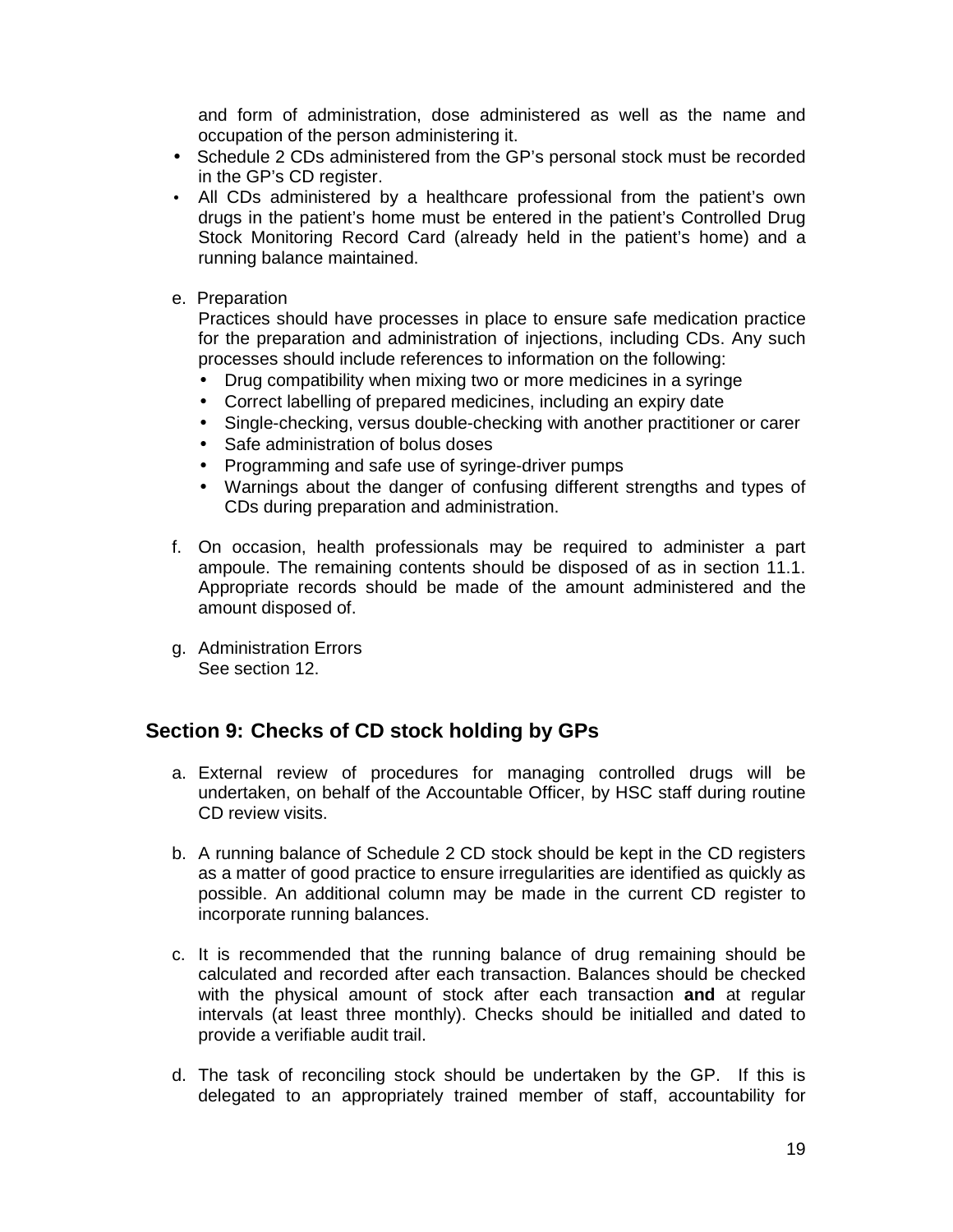maintaining the running balance of CD stock and dealing with any discrepancies remains with the GP and not with the person to whom they may delegate day-to-day responsibility under the practice CD SOP.

- e. Balance checks should be done in the presence of, and countersigned by, another appropriately trained member of staff.
- f. Balance checks should include checking the expiry date of stock.

# **Section 10: Dealing with discrepancies in GP CD Stock balance**

- a. All discrepancies should be investigated as soon as is practically possible. Common sources of error include:
	- Receipts or supplies not entered.
	- Running balance incorrectly calculated
	- Not all stock counted during the review (out of date stock)
	- Including patient returns

Hence the first course of action should be to:

- Check the arithmetic since last correct balance
- Recheck stock with a second person (remember to include in the count dateexpired stock, and exclude patient returns which may have become mixed with stock).
- Check other register sections of the same drug class for erroneous entries.
- Check that all stock received has been entered against copies of stock orders placed
- Check with community pharmacist from whom stock is normally received.
- b. Once resolved, a dated footnote must be made in the CD register correcting the discrepancy in the balance by a GP. Appropriate records should be kept of the action taken when discrepancies arise. An example record template is shown below.
- c. If the source of the discrepancy cannot be identified during the stock check, this should be reported to the practice governance lead. If the discrepancy remains unresolved the Accountable Officer must be informed of the details, including action taken to prevent a re-occurrence (where applicable). This can be done via your Pharmacy Adviser. In some cases it may be necessary to undertake a formal internal investigation. This may include discussion with the relevant professional body, external inspectors and/or the police.

| Action to resolve discrepancies | <b>Actioned By</b> | <b>Date</b> | <b>NOTES</b> |
|---------------------------------|--------------------|-------------|--------------|
| Check the arithmetic since last |                    |             |              |
| correct balance                 |                    |             |              |

#### **Example template record of action to resolve discrepancies**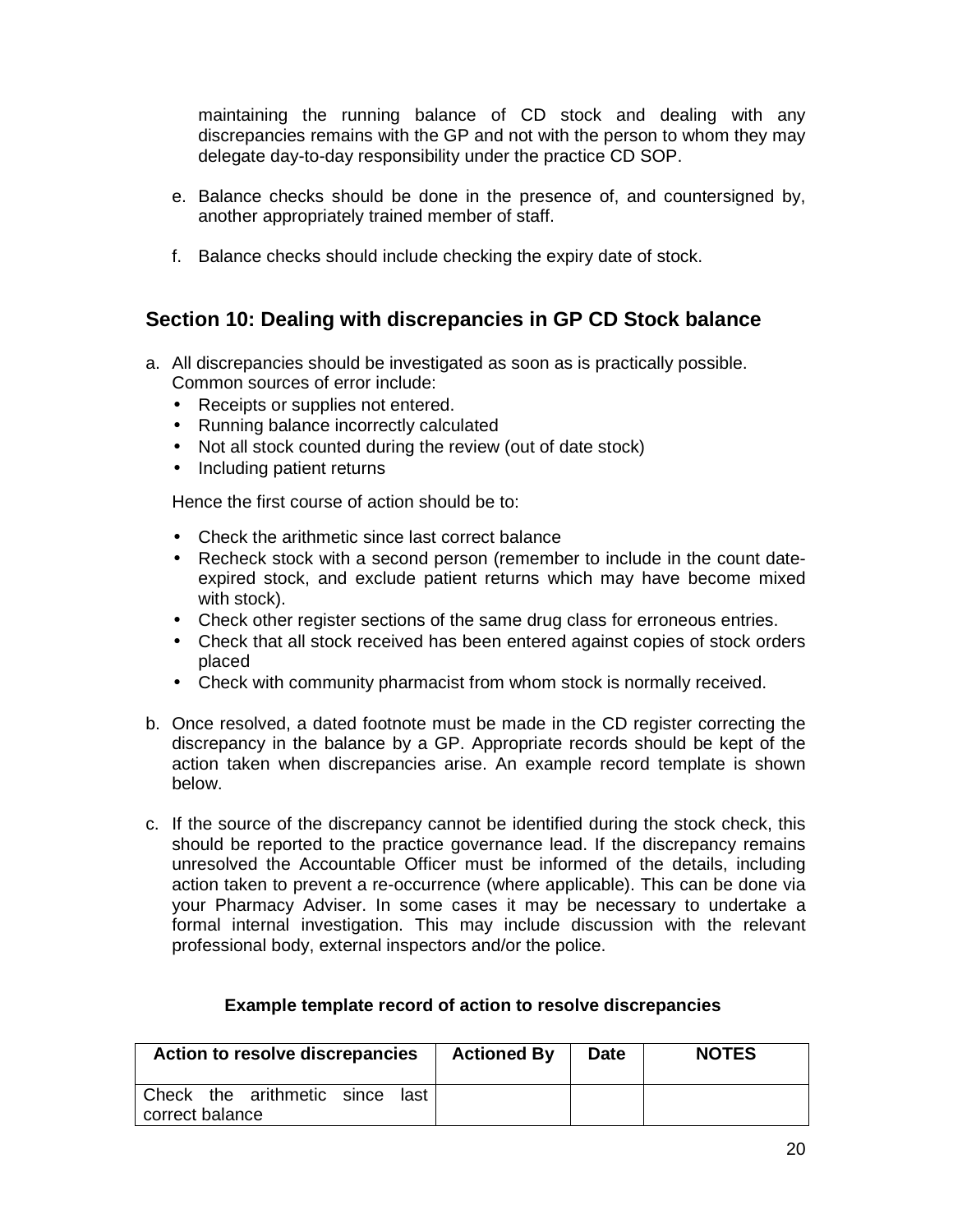| Recheck stock with second person                                             |  |  |
|------------------------------------------------------------------------------|--|--|
| Check other register sections of<br>same drug class for erroneous<br>entries |  |  |
| Check stock orders have all been<br>entered.                                 |  |  |
| Discrepancy resolved Y/N                                                     |  |  |
| Amendments made to register                                                  |  |  |
| Accountable Officer notified Y/N                                             |  |  |

# **Section 11: Destruction of CDs**

#### **11.1 Part-used portions e.g. ampoules**

**When it is necessary to dispose of the partially-used contents of an ampoule or syringe, the following guidance is provided:** 

- a. All CDs in Schedule 2, 3 and 4 (part I) should be destroyed in such a way that the drug is denatured or rendered irretrievable so that it cannot be reconstituted or re-used. This may be done by placing the CD liquid on absorbent material (e.g. paper towels on to which a little soap has been added). After the drug has been rendered irretrievable this should then be placed in the relevant bin to be disposed of by incineration via the current waste disposal method for medicines.
- b. Where this is impractical e.g. patient's home, residual waste from part-used ampoules or syringe pumps may be disposed of directly into the sewerage system. It is anticipated that volumes disposed of by this route should not normally exceed 25mls. Volumes significantly greater than this should not be disposed of by this route. Where contents of a syringe pump are discarded, the appropriate section on the Prescription and Administration of Medicines record card should be completed, including amount discarded and the date and time. This should include 2 signatures where possible.
- c. Unopened ampoules and other CDs no longer required by the patient must be returned for appropriate disposal in accordance with current guidance (See section 11.2 and 11.3).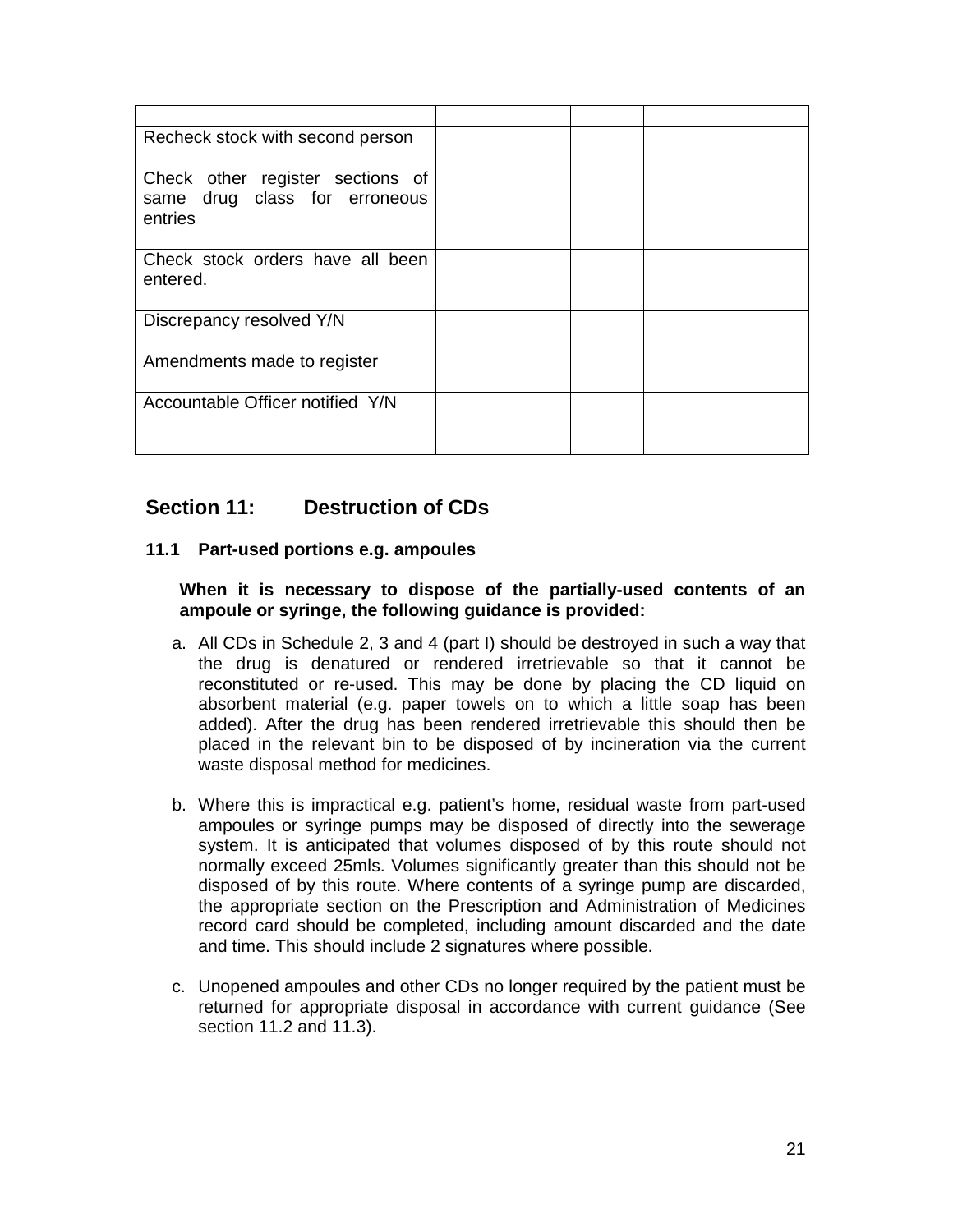## **11.2 Out-of-date / Obsolete GP stock**

- a. GPs should return all out-of-date or obsolete CD stock to a community pharmacy for destruction During the time between expiring and destruction, expired CDs should be segregated in a safe place e.g. separate section within the doctor's bag and clearly marked as "date expired" to prevent use in error.
- b. For Schedule 2 CDs, the quantity should be included in the running balance of the GP's CD register until they are returned to the community pharmacy for destruction. At this point, an entry must be made in the doctor's CD register of the CD return (supply to pharmacy) for destruction and the running balance updated. It is good practice for the entry to be signed by the GP and pharmacist accepting the drugs for destruction. It is also good practice to keep a record of all CDs returned for destruction.

## **11.3 Patients' own CD medication**

These CDs are the property of the patient. The patient or their representative should be encouraged to return all unused medication to a community pharmacy for destruction. However if it is judged that there may be a risk associated with leaving the medication, or there is no-one else who can take the medicine to the community pharmacy, the GP may decide to remove the medication and bring it to a community pharmacy for destruction as soon as possible.

#### **Under these exceptional circumstances, the following guidance should be adhered to:**

- a. The following details must be recorded by the GP in the patient's notes in the home and in the back page of the GP's CD register:
	- The name, strength and quantity of the drug returned
	- The name and address of the doctor accepting the drug
	- The name and address of the patient
	- Date removed from patient's home

Where possible this record should be witnessed and countersigned (e.g. by a carer). Where applicable, the patient's Controlled Drug Record Card (CDRC) should also be updated with details of stock returned to the pharmacy.

- b. Patients' CDs accepted for return to the community pharmacist must be stored safely in the doctor's bag, separated from the GP's own supply of CDs and clearly marked as "patient's CDs for destruction". CDs for return should be taken directly to the community pharmacy if possible.
- c. A record should be made in the doctor's CD register of the transfer of the stock to the community pharmacy; The GP should request the community pharmacist to indicate that they have received these by countersigning the GP record.
- d. Patient returns MUST NOT be reissued or used to treat other patients.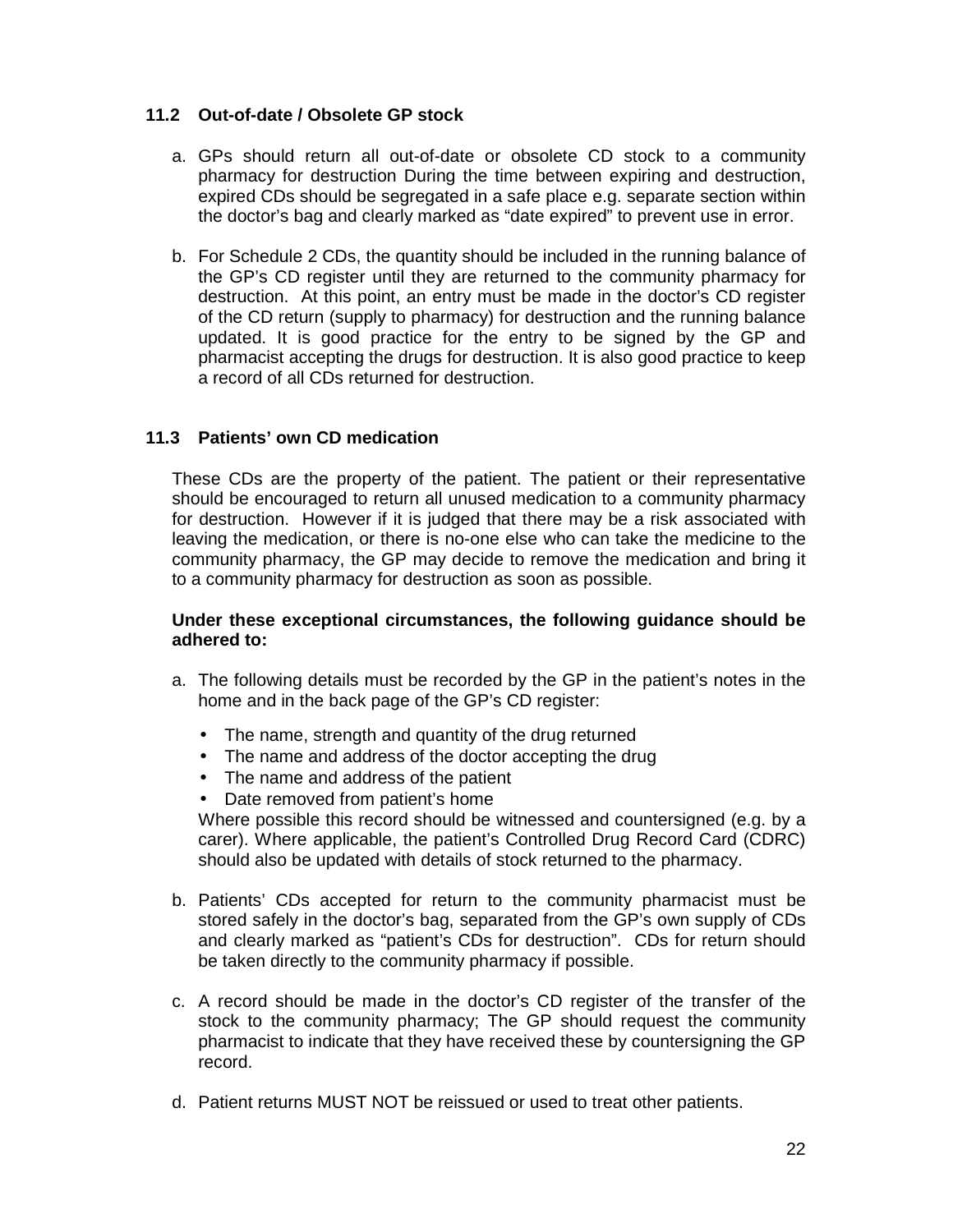# **Section 12: Management of Incidents involving CDs**

- a. All incidents involving CDs must be recorded and investigated in line with existing procedures for reporting and managing clinical or medication incidents. This includes events such as significant prescribing events, theft, breakage or unexplained discrepancies.
- b. The Accountable Officer (AO) for the Board must be notified of the incident as soon as possible without compromising the steps needed to ensure patient safety. The AO can be notified directly or via your Pharmacy Adviser.
- c. The AO must also be notified of the outcome of all incidents involving CDs, any learning points identified and the actions taken to prevent recurrence. Anonymised information may be used in educational material to share best practice and prevent recurrence.
- d. Where there is suspicion or evidence of criminal activity, the local police must also be advised.

# **Section 13: Safe Systems Assurance Processes**

As part of the Controlled Drugs (Supervision of Management and Use) Regulations (Northern Ireland) 2009, the AO must seek assurances from all GP practices that appropriate procedures are in place for managing CDs. HSCB processes are in place to seek these assurances, e.g. CD Review Visits

# **Section 14: Monitoring and auditing of prescribing data**

a. The AO is required to ensure systems are in place for monitoring and auditing the management and use of CDs by practitioners.

To facilitate this, data on CDs prescribed and ordered is available in the practice's quarterly COMPASS report. A system should be in place in the practice to ensure monitoring and follow-up of the information contained in this report.

- b. HSCB staff may contact the practice requesting further details about the CD prescribing for individual patients or stock prescribing. Practices should ensure that there are systems in place to respond to these queries within the timeframe requested and take on board any recommendations made as a result.
- c. Practices should consider:
	- $\triangleright$  An audit of their processes around the management and use of CDs at regular intervals and if a query is raised.
	- $\triangleright$  Regular in-practice case review discussions for specific patients receiving opioids for non-cancer pain, particularly those on long term therapy and/or doses greater that 120mg/day morphine equivalent.\*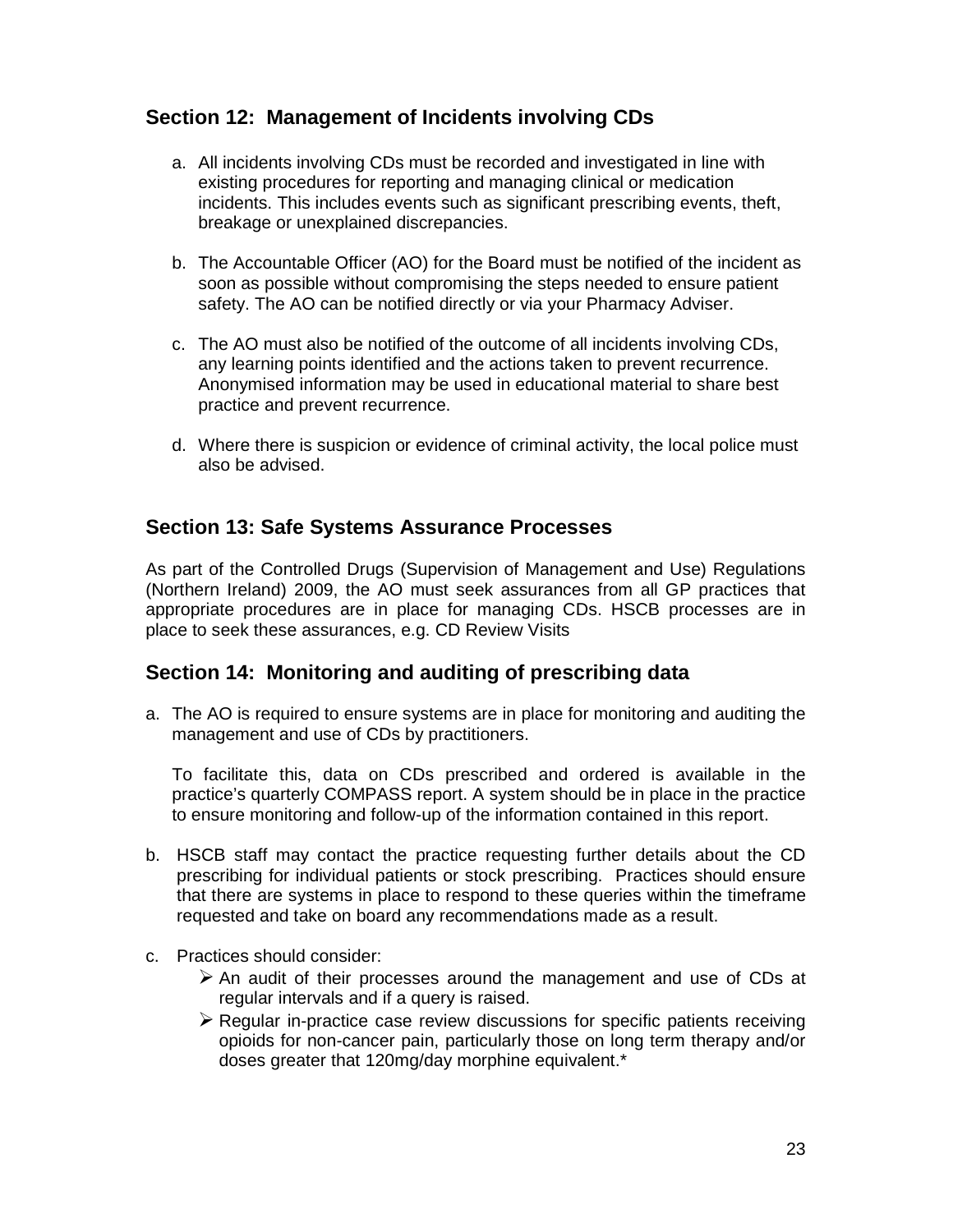$\triangleright$  Compiling a list of vulnerable patients that require active prescriber followup and regular review, to include patients on strong opioids for non-cancer pain, a history of mental health and drug addiction<sup>4</sup>.

Resources to support practices with clinical monitoring of patients prescribed CDs can be found in Appendix 4.

# **Section 15: Management of CDs where prescribing rights change**

If the prescribing rights of a prescriber change for some reason, such that they are no longer permitted to prescribe or possess CDs, the prescriber in question should make contact with the Medicines Regulatory Group at the Department of Health (DH) and make arrangements for the destruction of the drugs in their stock.

# **Section 16: Additional Guidance for Dispensing Doctors**

It is lawful for a dispensing doctor to delegate the act of dispensing medicines for their patients to employed staff. However accountability remains with the dispensing doctor. All medicines should be prescribed and dispensed in line with legal requirements. The practice (and partners) carries vicarious liability for errors made, or for any breach of the law. A dispenser or other dispensing doctor employee would not normally be expected to dispense a controlled drug without first checking the dispensed items with a doctor. The Dispensing Doctor's Association's Guidelines for dispensing doctors state that 'the doctor should check all prescriptions for controlled drugs'.

Further guidance on managing the use of controlled drugs by dispensing doctors is available from the Dispensing Doctor's Association www.dispensingdoctor.org.

# **Section 17: Additional Guidance for Out-of-Hours organisations**

In general, Schedule 2 and 3 CDs are not included in the formulary of Out-of-Hours (OOH) centres. Where a doctor working in the OOH service is a GP principal or employed by a GP practice he/she will order drugs for their bag (including controlled drugs) using his/her own stock order pads. Where a GP e.g. a locum, does not have access to stock order forms, the practitioner may order controlled drugs using the relevant OOH service stock order forms. This should be via the Medical Manager for the OOH centre in which the locum most frequently works. Each OOH organisation should have their own documented processes for this, including a requirement for the locum to produce the relevant page from their CD register before the stock order is issued. The stock order should be signed by the locum and the stock entered into the locum's CD register upon receipt. **Each OOH organisation should ensure that relevant staff are made aware of these processes.** 

 $\overline{a}$ 

<sup>4</sup> Regional learning from a Serious Adverse Incident – Unexpected sudden death of a patient prescribed morphine (Letter to GP Practices – August 2017)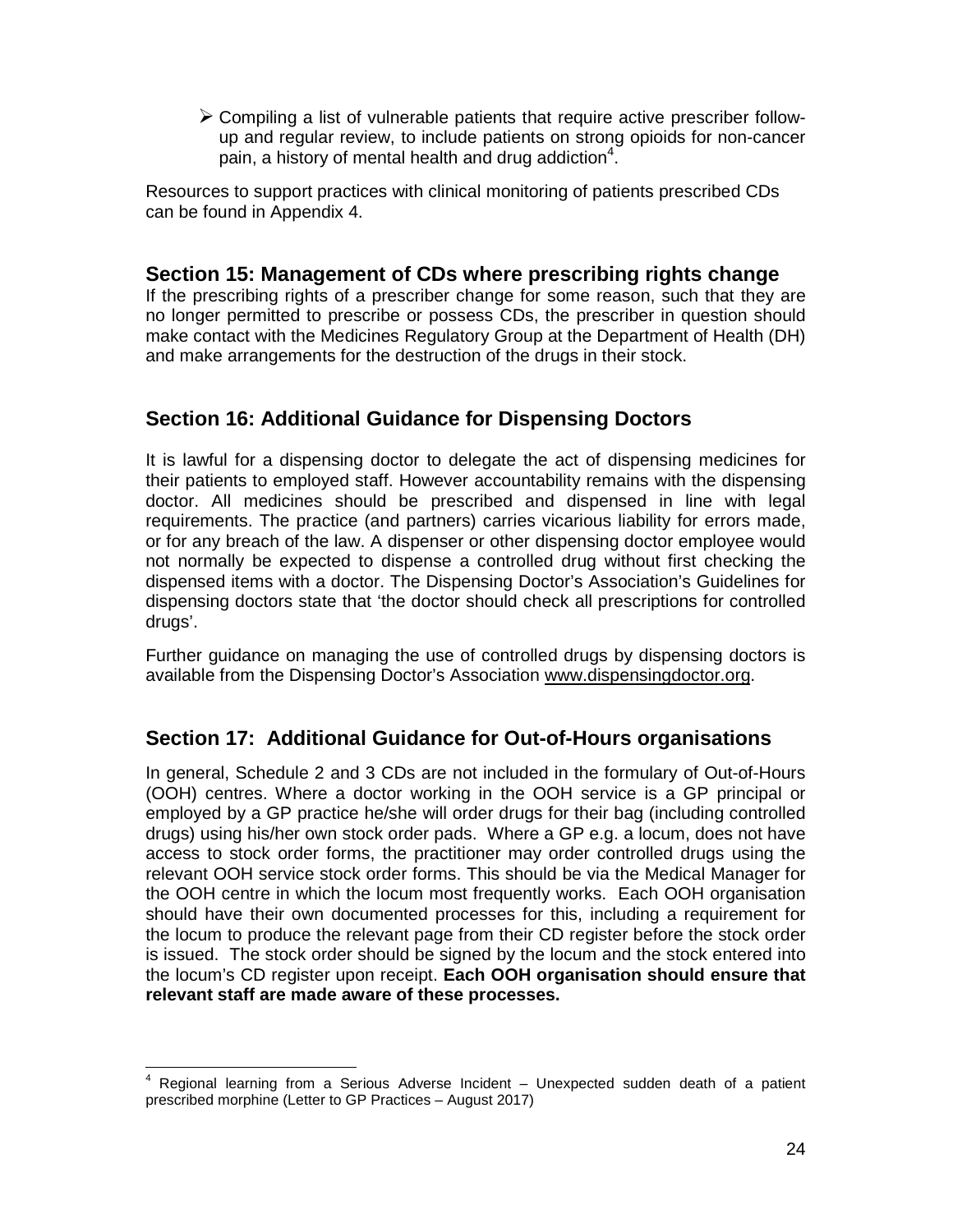A palliative care network and palliative care supply service have been set up to facilitate access to palliative care medicines where necessary. Each OOH centre should ensure that they have up-to-date details of their local network and suppliers. See link for full details http://www.hscbusiness.hscni.net/services/2481.htm

OOH services should agree arrangements for drug misusers who contact the centre requesting a prescription for an opiate substitute, such as methadone or buprenorphine. In such circumstances, it is generally inappropriate and potentially dangerous to commence prescribing an opiate substitute drug or to replace a lost, stolen or broken bottle or supply. A local policy should be produced, in consultation with local specialists, and reflecting Northern Ireland Guidelines for Opioid Substitution<sup>5</sup>, as to how OOH services should respond to ensure consistent and fair treatment of patients. All staff should be made aware of this policy.

**Further information relevant to both Dispensing Doctors and OOH services can be found within** 'Safer Management of Controlled Drugs A guide to good practice in primary care (Northern Ireland) https://www.health-ni.gov.uk/sites/default/files/publications/dhssps/safer-management-of-controlled-

drugs-a-guide-to-good-practice-in-primary-care-version.pdf

**Please note:** Every effort has been made to ensure that the information provided in this document is accurate and up-to-date. However, the legal and regulatory framework governing CDs may change and readers should always check that they are referring to the most up-to-date version of this guide, as well as cross-checking with other recognised sources of information and relevant professional representative bodies.

-

<sup>5</sup> Northern Ireland Primary and Secondary Care Opioid Substitute Treatment Guidelines (2013) http://www.publichealth.hscni.net/sites/default/files/NI%20Primary%20and%20Secondary%20Care%2 0Opioid%20Substitute%20Treatment%20Guidelines%202013.pdf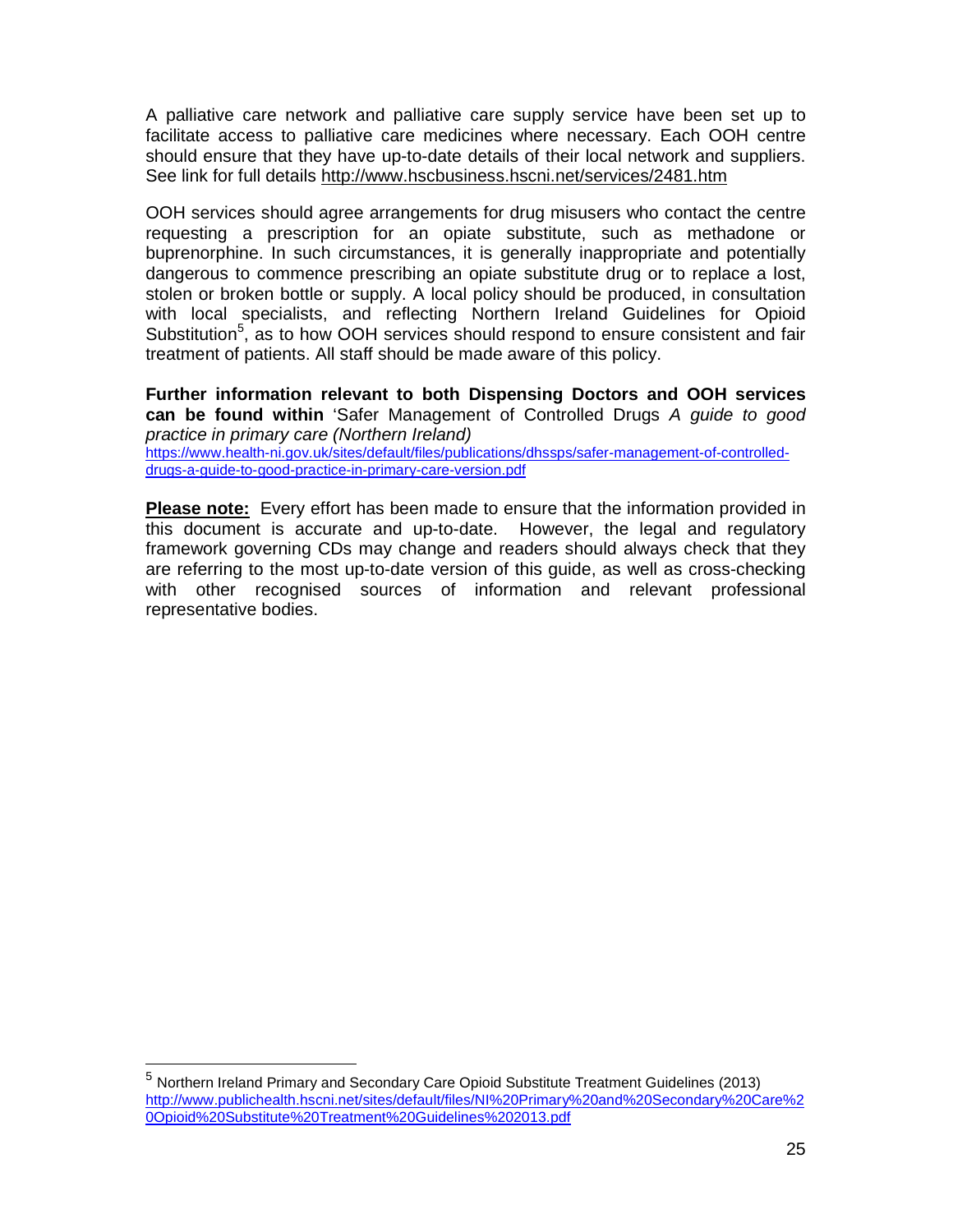## **CD SOP Sign-off Sheet**

**Practice No** 

**Practice Name** 

This Standard Operating Procedure (SOP) has been developed for use in this practice to ensure the safe management and use of controlled drugs. It has been shared and agreed with all GPs and prescribers within the practice/organisation. These professionals will be notified of any change to this SOP as necessary. I have read and understood the practice CD SOP.

| <b>Prescriber Name</b> | <b>Signature</b> | <b>Date</b> |
|------------------------|------------------|-------------|
|                        |                  |             |
|                        |                  |             |
|                        |                  |             |
|                        |                  |             |
|                        |                  |             |
|                        |                  |             |
|                        |                  |             |
|                        |                  |             |
|                        |                  |             |
|                        |                  |             |
|                        |                  |             |
|                        |                  |             |
|                        |                  |             |
|                        |                  |             |
|                        |                  |             |
|                        |                  |             |
|                        |                  |             |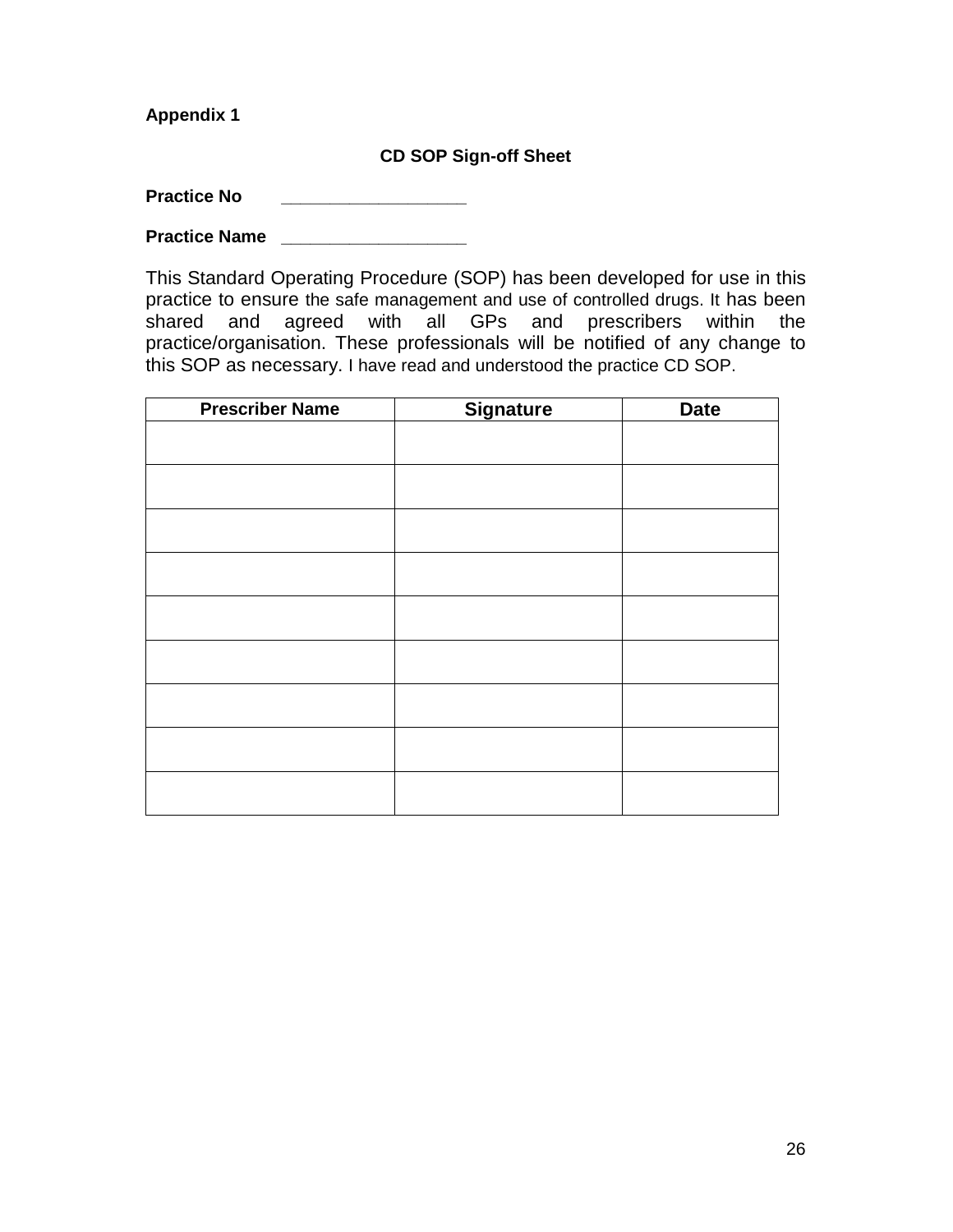| Summary of the Legal Requirements for Prescribing Controlled Drugs    |                        |                        |                  |                        |                       |  |  |
|-----------------------------------------------------------------------|------------------------|------------------------|------------------|------------------------|-----------------------|--|--|
| Schedule <sub>1</sub>                                                 | 2                      | 3                      | 4                | 4 II                   | 5                     |  |  |
| Designation                                                           | CD                     | CD No Reg              | CD Benz          | CD Anab                | CD Inv                |  |  |
| Obtained only on prescription (see emergency<br>supply)               | Yes                    | Yes                    | Yes              | Yes                    | <b>No</b>             |  |  |
| Must be stored locked away and secure                                 | Yes <sub>2</sub>       | No <sub>3</sub>        | <b>No</b>        | <b>No</b>              | <b>No</b>             |  |  |
| Prescription requirements <sub>4</sub>                                | Yes                    | Yes                    | <b>No</b>        | <b>No</b>              | <b>No</b>             |  |  |
| Emergency supplies to patients are permitted                          | <b>No</b>              | No <sub>5</sub>        | Yes <sub>6</sub> | Yes <sub>6</sub>       | Yes <sub>6</sub>      |  |  |
| Repeatable prescriptions permitted                                    | <b>No</b>              | No                     | Yes              | Yes                    | Yes                   |  |  |
| Prescription valid for:                                               | $28$ days <sub>7</sub> | $28$ days <sub>7</sub> | 28 days $7$      | $28$ days <sub>7</sub> | 6 months <sub>7</sub> |  |  |
| Prescription supply limited to 30 days as good<br>practice            | Yes                    | Yes                    | Yes              | Yes                    | <b>No</b>             |  |  |
| Private CD prescriptions to be written on<br>standardised form (PCD1) | Yes                    | Yes                    | <b>No</b>        | <b>No</b>              | <b>No</b>             |  |  |
| Private CD prescription form to be sent to BSO                        | Yes                    | Yes                    | N/A              | N/A                    | N/A                   |  |  |
| Can be prescribed by nurse/pharmacist independent<br>prescriber       | Yes <sub>8</sub>       | Yes <sub>8</sub>       | Yes <sub>8</sub> | Yes <sub>8</sub>       | Yes <sub>8</sub>      |  |  |
| CD register for stocks and supplies to be maintained                  | Yes                    | <b>No</b>              | No <sub>9</sub>  | <b>No</b>              | <b>No</b>             |  |  |
| Destruction only under authorised witness                             | Yes                    | <b>No</b>              | <b>No</b>        | No                     | No                    |  |  |

1. Schedule 2 (S2, CD) Strong opiates (eg morphine, diamorphine, fentanyl), major stimulants (e.g. amphetamines) and quinalbarbitone Schedule 3 (S3, CD No Register) Minor stimulants (e.g. tramadol, temazepam, flunitrazepam, diethylpropion, buprenorphine and other drugs Schedule 4(S4, CD Benz (Part I): Benzodiazepines not in schedule 3, zolpidem, zopiclone, zaleplon, and CD Anab (Part II)), gammahydroxybutyrate (GHB), anabolic steroids, and growth hormones.

Schedule 5 (S5, CD Inv.) Low strength opiate preparations

https://www.gov.uk/government/publications/controlled-drugs-list--2/list-of-most-commonly-encountered-drugs-currently-controlled-under-the-misuse-of-drugs-legislation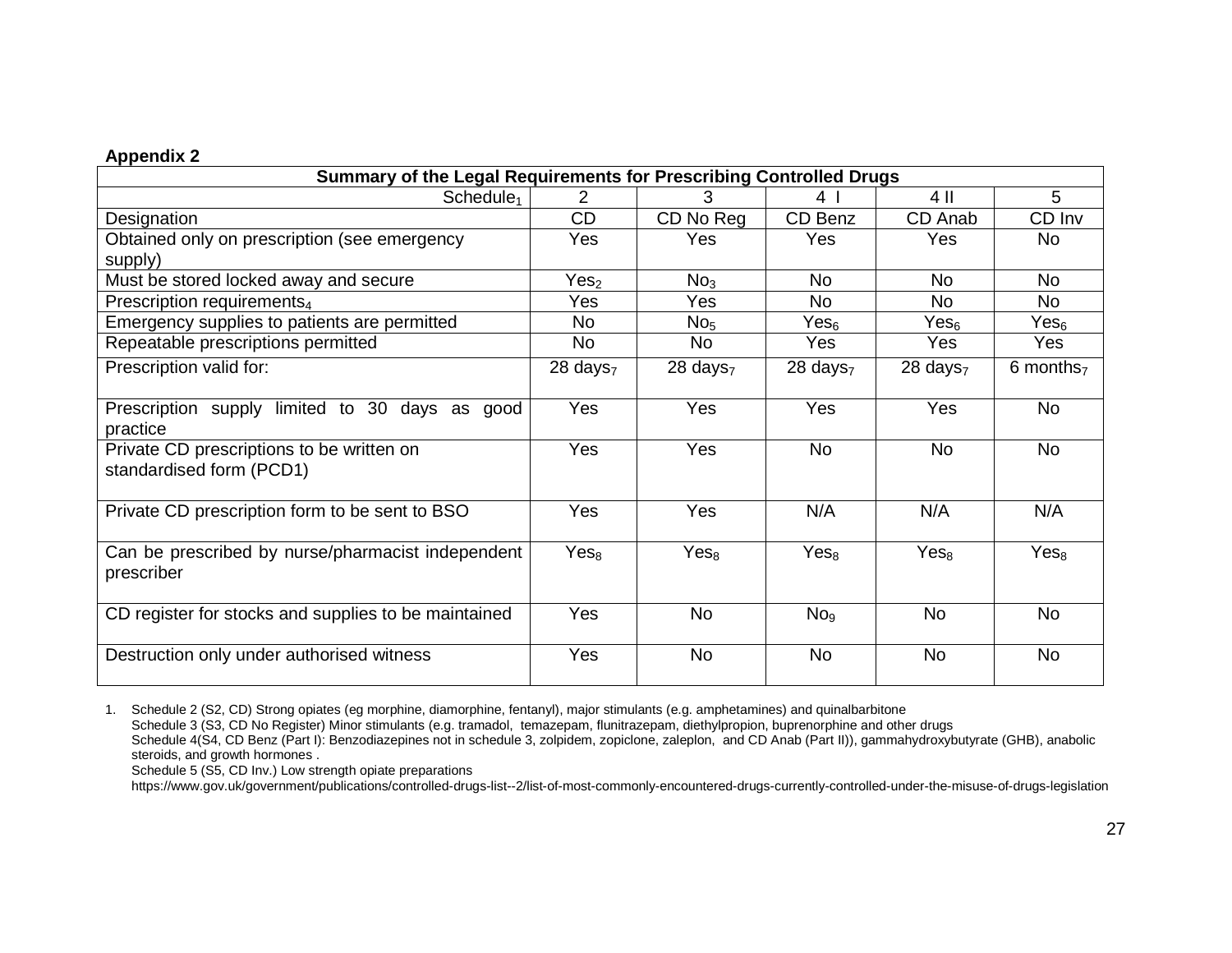- 2. Except secobarbital
- 3. Except for temazepam, buprenorphine, flunitrazepam and diethylpropion
- 4. Written so as to be indelible, e.g. handwritten in ink, typed or computer generated:
	- a. The patient's full name, address and, where appropriate, age.
	- b. The name and form of the drug, even if only one form exists, strength of the preparation (if more than one strength exists), dose to be taken, total quantity of the preparation, or the number of dose units, to be supplied in both words and figures.
	- c. Signed by the prescriber with their usual signature (this must be handwritten) and dated (the date does not have to be handwritten)
- 5. Except phenobarbitone for epilepsy
- 6. Up to five days' treatment
- 7. From the appropriate date. In the event that the prescriber intends that the prescription is not to be supplied before a certain date then, in addition to recording the date on which the prescription was signed, they must also indicate the date before which it must not be supplied. This date is referred to as the 'appropriate date' within the MDR.
- 8. Pharmacist and Nurse Independent Prescribers may prescribe any controlled drug in Schedule 2, 3, 4 and 5. (Note: Prescription of cocaine, diamorphine, dipipanone and their salts, or products containing these substances, for a person addicted to any controlled drug listed in the Schedule to the 1973 Regulations is **not** permitted, except for the purpose of treating organic disease or injury.) Prescribing must be in conjunction with professional standards and guidance and within their personal competence.
- 9. Except for Sativex®- Note: At time of publication, in Northern Ireland Sativex® is a Red List Drug prescribing and supply should be by secondary care.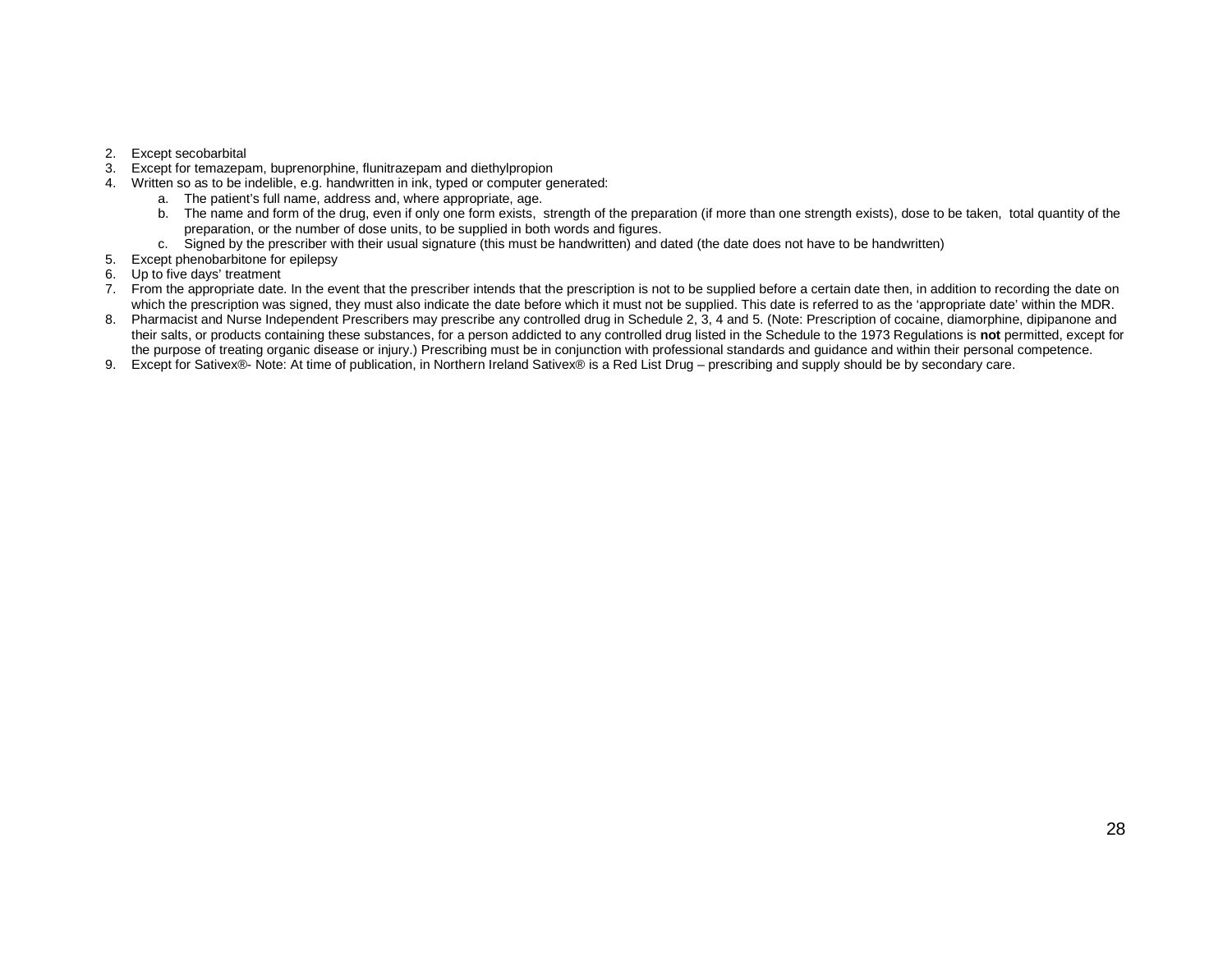## **Sample Page from RCGP CD Register**

This register is commonly used by GPs in NI and complies with CD legislation.

# **Record of drugs obtained**

Drug and Strength\_\_\_Diamorphine 5mg\_\_\_\_\_\_\_ Form \_\_\_\_\_Injection\_\_\_

| Date<br>supply<br>received | Name and address from which<br>obtained | Quantity<br>received | <b>Batch</b><br>number | balance |
|----------------------------|-----------------------------------------|----------------------|------------------------|---------|
| 12/4/13                    | High Street Pharmacy, 45 High           | 5 amps               | BN AB <sub>23</sub>    | 5       |
|                            | Street. Town                            |                      | Exp: 12/15             |         |
| 21/5/15                    | High Street Pharmacy, 45 High           | 5 amps               | BN CD45                | 5       |
|                            | Street. Town                            |                      | Exp: 12/16             |         |

# **Record of drugs supplied**

Drug & Strength\_Diamorphine 5mg\_\_\_\_\_\_ Form \_\_\_\_Injection\_\_\_\_

| Date<br>supplied | Name &<br>address of<br>person or<br>firm<br>supplied | Details of<br>authority to<br>possess<br>Prescriber<br>or license<br>holder<br>details | Quantity<br>supplied                                                                              | Person collecting<br>schedule 2<br>controlled drug<br>(patients/patients<br>representative/<br>healthcare<br>professional) and if<br>healthcare<br>professional, name<br>and address | Was proof of<br>identity<br>requested of<br>patient<br>/patients rep<br>(yes/no) | Was<br>proof of<br>identity of<br>person<br>collecting<br>provided<br>(yes/no) | <b>Batch</b><br>number | Balance        |
|------------------|-------------------------------------------------------|----------------------------------------------------------------------------------------|---------------------------------------------------------------------------------------------------|--------------------------------------------------------------------------------------------------------------------------------------------------------------------------------------|----------------------------------------------------------------------------------|--------------------------------------------------------------------------------|------------------------|----------------|
| 01/02/14         | Mrs E<br><b>Brown</b><br>101 Main<br>Avenue,<br>Town  | Name of<br>GP<br>supplying                                                             | 5 <sub>mg</sub>                                                                                   | <b>NA</b>                                                                                                                                                                            | <b>NA</b>                                                                        | <b>NA</b>                                                                      | AB23                   | $\overline{4}$ |
| 06/03/14         | Miss A<br>Andrews<br>18 Low<br>Road,<br>Town          | Name of<br><b>GP</b><br>supplying                                                      | 2.5mg<br>2.5mg<br>discarde<br>d                                                                   | <b>NA</b>                                                                                                                                                                            | <b>NA</b>                                                                        | <b>NA</b>                                                                      | AB23                   | $\overline{3}$ |
| 11/04/14         | MrT<br>Magee<br>6 The Mill.<br>Town                   | Name of<br>GP<br>supplying                                                             | 10mg (for<br>infusion)                                                                            | Nurse Jones<br>Community trust<br>(nurse collecting<br>from GP for admin<br>to Mr Magee (i.e.<br>named patient)<br>under written GP<br>directions).                                  | <b>NA</b>                                                                        | yes                                                                            | AB23                   | 1              |
| 18/5/15          | Mr J Smith<br>7, High<br>Street,<br>Town              | Name of<br>GP<br>supplying                                                             | 5mg (for<br>infusion)                                                                             | <b>NA</b>                                                                                                                                                                            | <b>NA</b>                                                                        | <b>NA</b>                                                                      | AB23                   | $\Omega$       |
| 18/6/15          | Mr J Smith<br>7, High<br>Street,<br>Town              | Name of<br><b>GP</b><br>supplying                                                      | 10mg (for<br>infusion)<br>(admin to<br>Mr Smith<br>(i.e.<br>named<br>patient)<br>at later<br>time | <b>NA</b>                                                                                                                                                                            | <b>NA</b>                                                                        | <b>NA</b>                                                                      | CD45                   | 3              |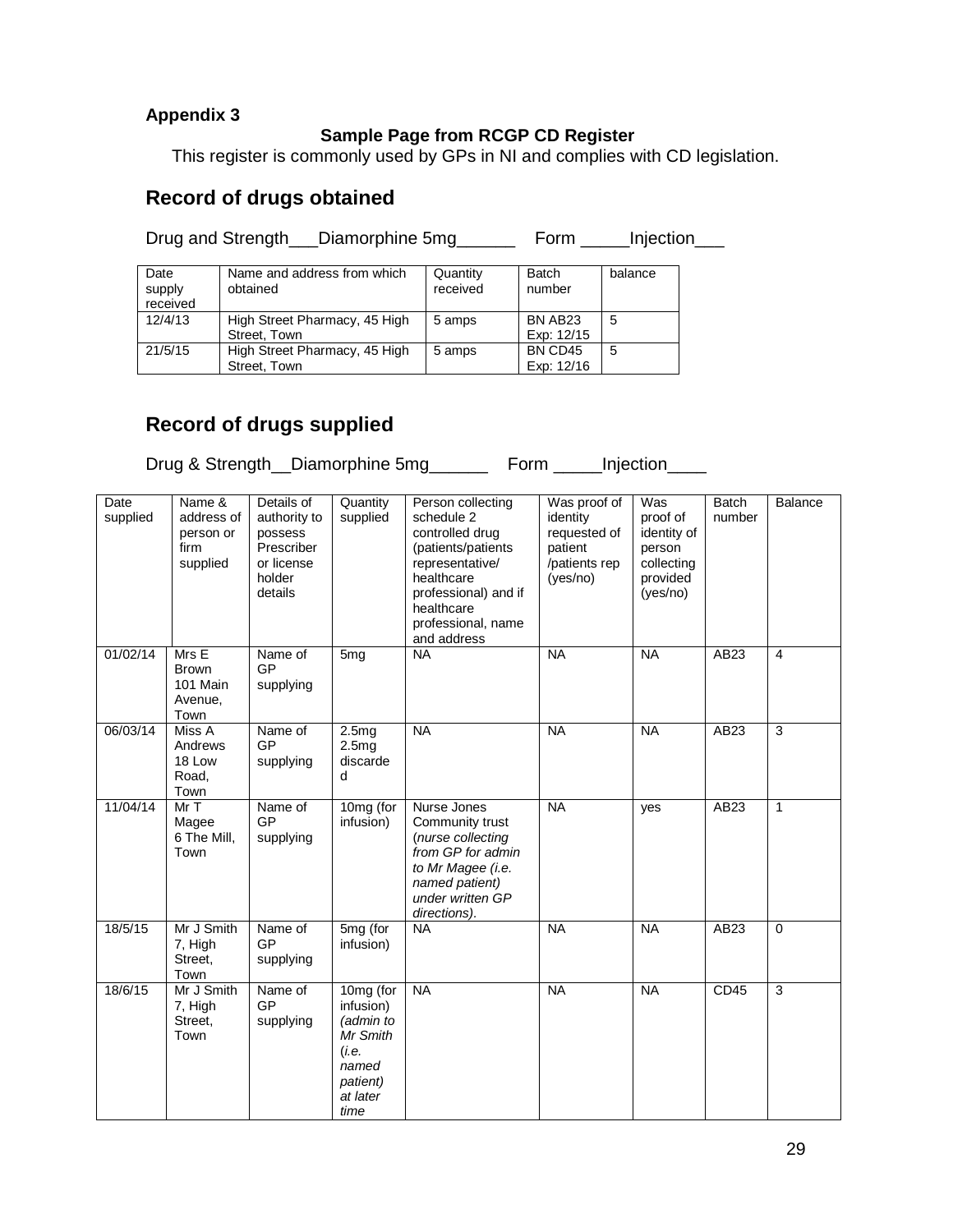|          | (e.g. by<br>DN)<br>under<br>written<br>GP<br>directions                                                                |  |  |  |  |  |
|----------|------------------------------------------------------------------------------------------------------------------------|--|--|--|--|--|
| 02/01/17 | 3 amp expired - returned to High Street Pharmacy, 45 High Street, Town for disposal Dr<br>signature/pharmacy signature |  |  |  |  |  |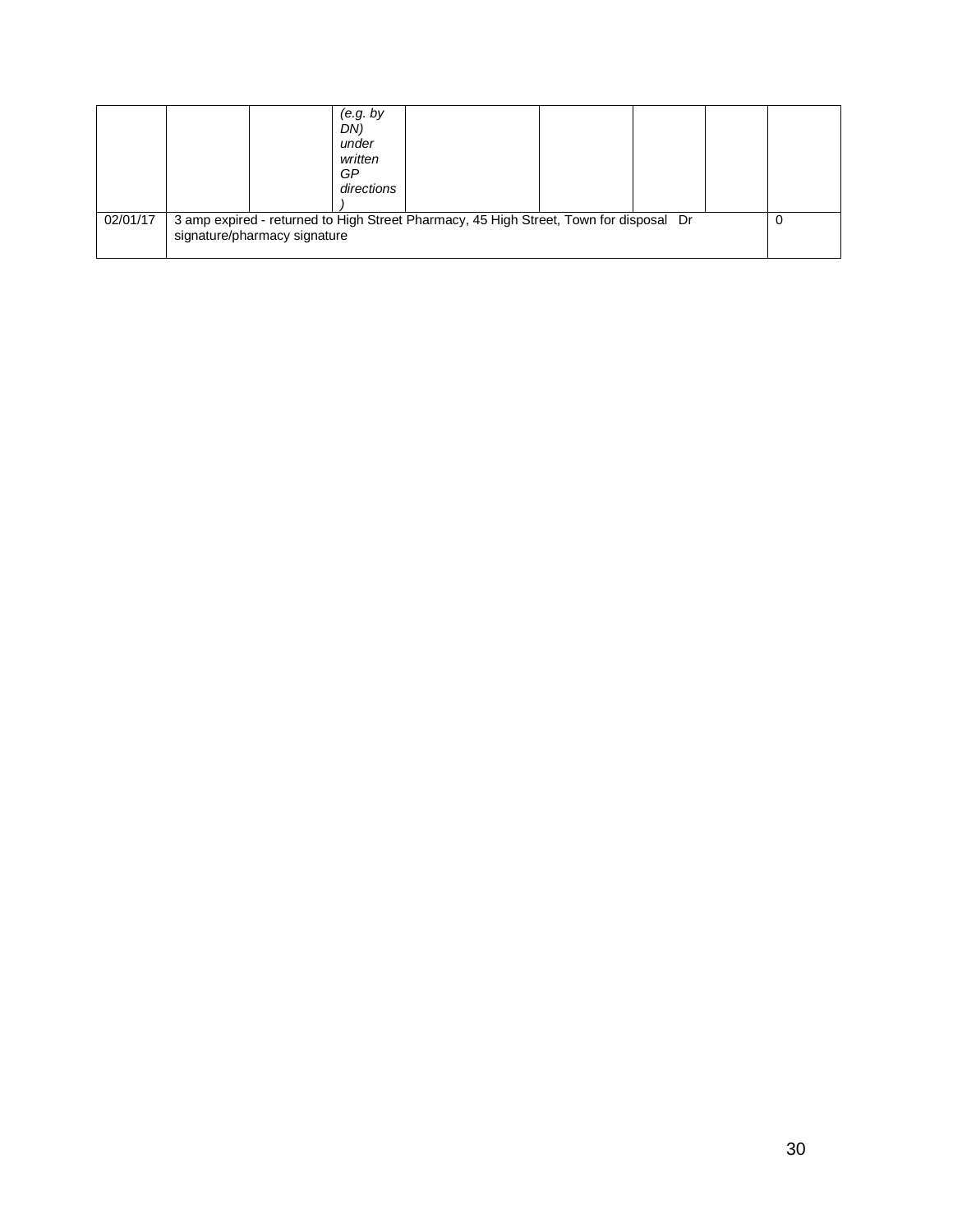# **Useful Controlled Drugs Resources**

The following guidance should be referred to where relevant in the development of best practice clinical monitoring procedures and review of patients prescribed CDs. (Note: this list is not exhaustive and professional guidance should also be consulted as required).

## **Regional Guidance**

- Northern Ireland Guidelines on Converting Opioid Analgesics for adult use http://www.medicinesgovernance.hscni.net/download/primary/secondary\_care/m edicines\_safety\_documents/opioids/Opioid%20Equivalence%20tables%20A4%2 02014h.pdf
- Reducing dosage errors with opioid medicines incomplete cross tolerance letter to GPs http://www.medicinesgovernance.hscni.net/download/primarycare/medicines\_saf ety\_advice\_&\_letters/Opioid\_Cross\_tolerance\_letter\_March\_2014.doc
- Guidance for the Management of Symptoms in Adults in the Last Days of Life (Regional Palliative Medicines Group) http://www.nicpld.org/courses/download/palliative\_addendum/palliative\_carea quide to symptom management at the end of life.pdf
- Northern Ireland Primary and Secondary Care Opioid Substitute Treatment Guidelines (2013) http://primarycare.hscni.net/download/DocLibrary/Pharmacy/Non%20Clinical%20 Resources/Controlled%20Drugs/NI-Primary-and-Secondary-Care-Opioid-Substitute-Treatment-Guidelines-Nov-2013.pdf
- Opioids in Chronic Pain http://niformulary.hscni.net/Formulary/Adult/PDF/Opioids%20\_in\_Chronic\_Pain.p df

## **HSCB Guidance**

- Medication Review Guidance for Primary Care Prescribers http://primarycare.hscni.net/download/DocLibrary/Pharmacy/Clinical/Medication% 20Review/HSCBPrimaryCareMedicationReviewGuidanceWebVersion.pdf
- Regional learning from a Serious Adverse Incident Unexpected sudden death of a patient prescribed morphine (Letter to GP Practices – August 2017)